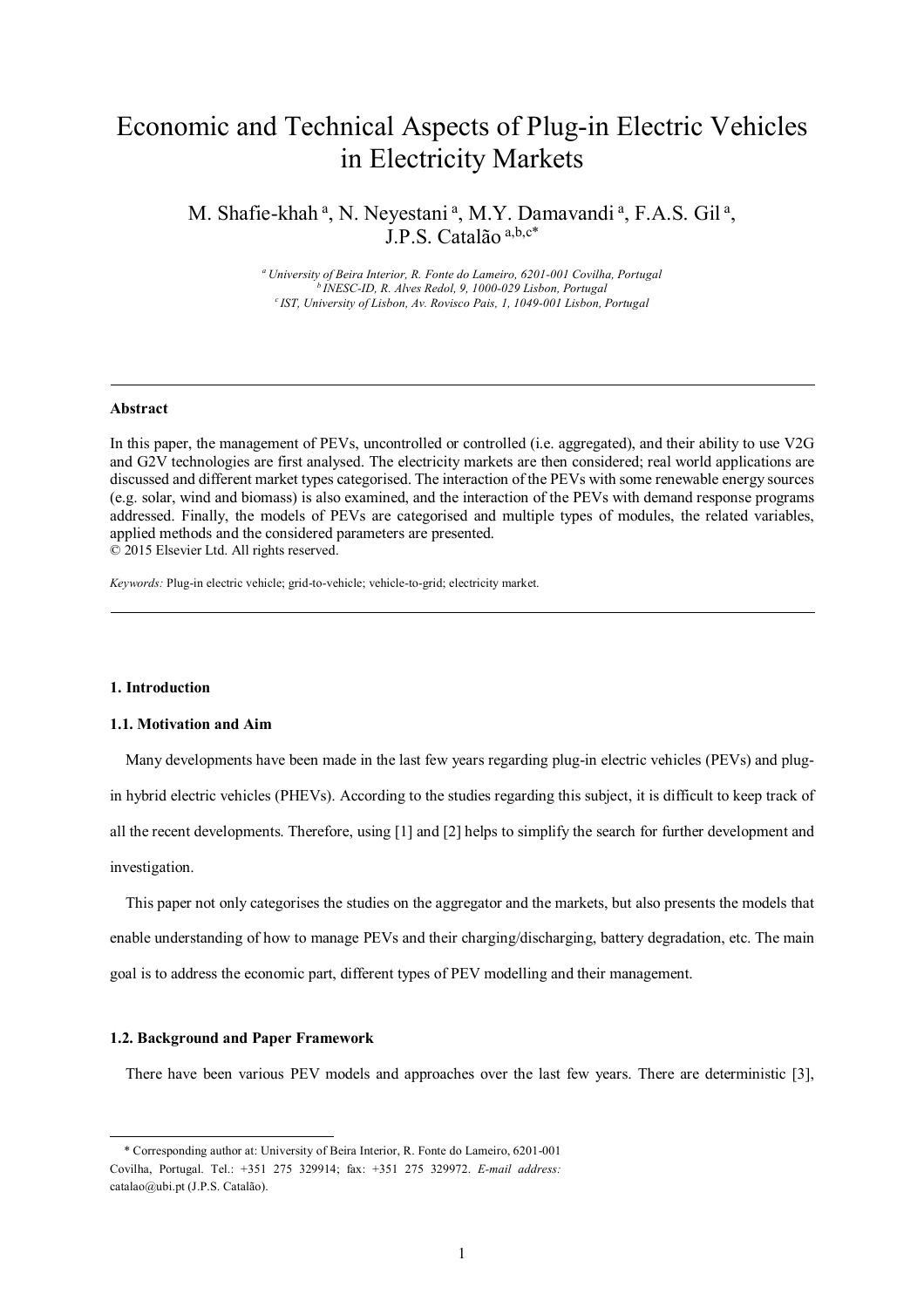probabilistic [4] and stochastic [5] models, and it has been a challenge to find the best model and the best management. There are several utilised variables in the reported models, but no comprehensive model that considers all components. Here, we examine some relevant reports that could help to develop new appropriate models. The remainder of this paper is organised as follows. In section 2, the PEV management and V2G capability are presented. For PEV management, it is discussed up to date studies, whether they consider PEVs that are controlled, aggregated/managed or completely uncontrolled. The many perspectives of multiple studies are taken into consideration as for example [6]. Then, it is determined whether current studies discuss the V2G capability of the PEVs and we consider a couple of papers in this context as for example [7].

Section 3 is dedicated to categorising the studies from the market viewpoint. The first topic concerns types of market in which PEVs participate, whether they participate by selling or buying electricity. We present the real life market case of Singapore [8]. It is explained the different markets in which it participates. Some papers also report on the markets that are relevant to the subject, mainly spinning and non-spinning reserve, regulation market (voltage and current) and ancillary services. The second topic concerns the interaction of PEVs with renewable power sources and DR programs. Three different renewable energy sources are explored: photovoltaic, wind and biomass.

In section 4 the models are examined. There are a large number of features, starting with the type of model regarding uncertainty; the main models are deterministic, probabilistic, and stochastic, as mentioned previously. Following this, the timeline is taken into consideration; the models to study are day-ahead [9] and real time [10] managements. Multiple papers are also reviewed (e.g. [11], [12], [13]) in order to highlight which models are the most common and how these models' variables are handled. Furthermore, other features of the models are explored, starting with what kind of parameters are considered in models such as infrastructure cost, V2G-Inverters, battery degradation and fleet management and SOC. It was found different approaches to different papers (e.g. [14], [15] and [16]). In addition, the interaction with the electricity network is considered to indicate what has been modelled, whether the distribution or transmission network.

Finally, some features of the power system are investigated. These features include security, reliability, adequacy, quality, stability, loss, frequency and voltage control. There are many reports on the mentioned features such as [17] and [18]. Some relevant equations in the literature are considered in order to formulate a PEV model.

#### **2. Plug-in Electric Vehicle Management**

#### **2.1. Description**

There have been many studies on both aggregated/managed and completely uncontrolled PEVs. The studies are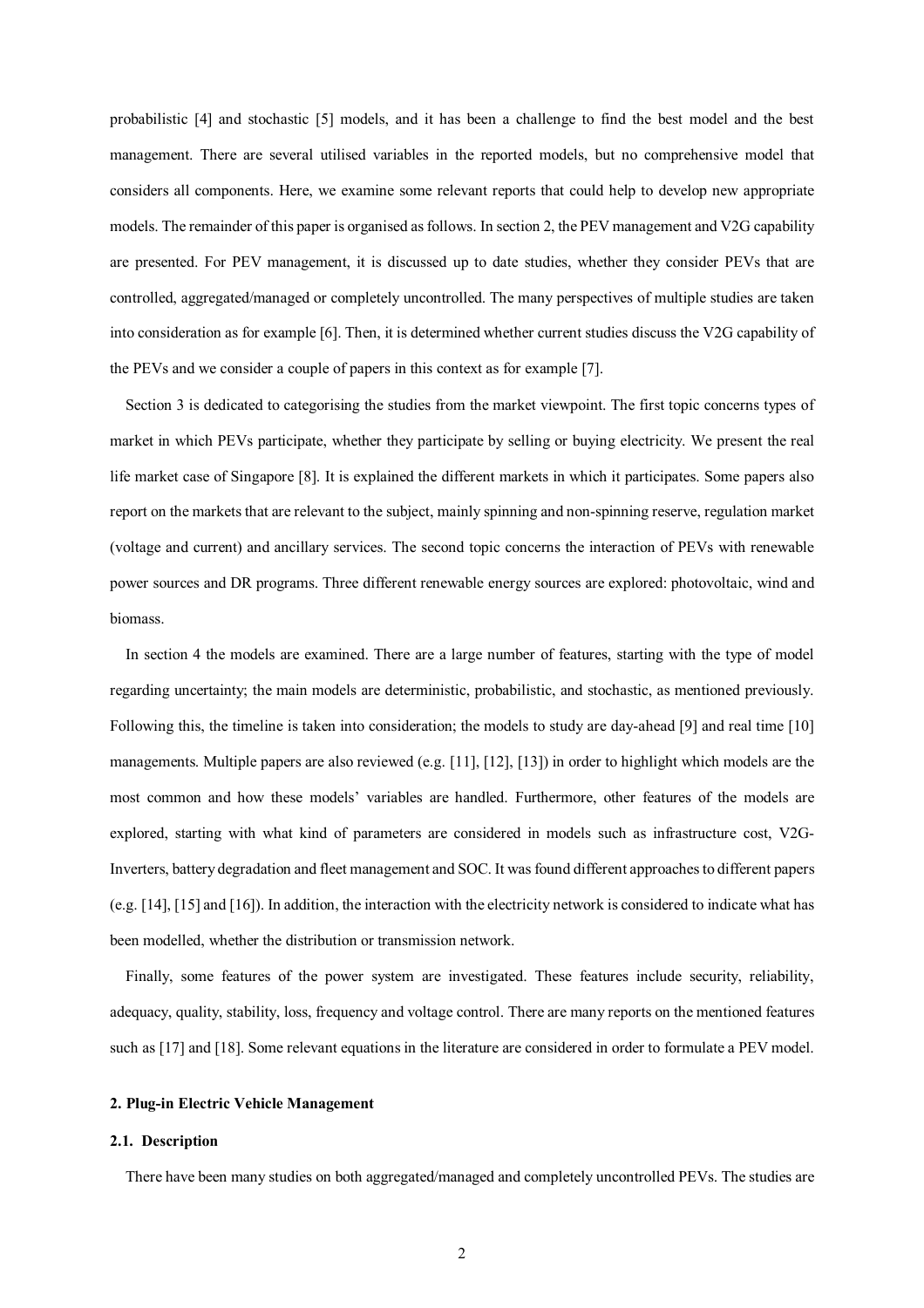mainly about aggregated/managed PEV due to the disadvantages of the uncontrolled PEV scenario.

In [6], different studies are presented for different charging scenarios, which include uncontrolled domestic charging, uncontrolled off-peak domestic charging, smart domestic charging and uncontrolled public charging throughout the day. The worst case scenario was the uncontrolled domestic charging where all vehicles are charged at the same time. In this case, the charging affects the local distribution in terms of capacity limit. In the second scenario, uncontrolled off-peak domestic charging improves the results because the charging does not occur during off-peak hours. In the third scenario, smart domestic charging, the charging is controlled to optimise according to the needs of filling the load curve, it improves the sales and does not overload the system. The last scenario presented uncontrolled public charging throughout the day, which can be divided into three categories: *industrial*, where people charge while at work, *commercial charging*, and *residential charging* at night. In the latter case, there would be a peak while people are at work. In this scenario, the industrial and commercial loads cannot absorb EV charging load without exceeding the natural peak load if all EVs start charging at the same time.

In [2], the effects of uncontrolled charging on distribution equipment is presented. Uncontrolled charging for a PEV with 50% penetration, the transformer life is reduced by 200–300%. Comparing the scenarios of uncontrolled and smart or controlled charging, the controlled charging increases the life expectancy of the transformers by 100– 200%.

In [19], uncontrolled and controlled charging of PEVs is investigated with different penetration levels to show their impacts on the grid. One of the cases is studied on the modified IEEE 23 kV distribution system, where it is observed that high (63%) or low (16%) penetration of the PEVs with the uncontrolled charging results in severe voltage deviations of up to 0.83 p.u., high power losses and higher costs in generation.

In [5], an uncontrolled PEV load modelling is presented. In this study it is suggested that when users randomly plug-in their vehicles, they must choose the type of charging adequate to their needs and their car. Forecasting tools are used to predict the charging levels. It is also stated that unregulated charging can cause power spikes and safety margins in the power grid. The use of charging incentives for specific times or locations is suggested in order to regulate the power. An aggregated/managed charging is recommended, which can be uncontrolled by incentivising people to charge in a certain pattern. The customers do not use this charging method if it is inconvenient for them to go to the charging locations, when in an emergency and they need to have enough charge immediately, or they do not need an incentive. Therefore, in such cases it would seem a slight contradiction to call it uncontrolled charging when it is being managed by giving incentives.

Therefore, taking into consideration all the cases presented above, the uncontrolled scenario has many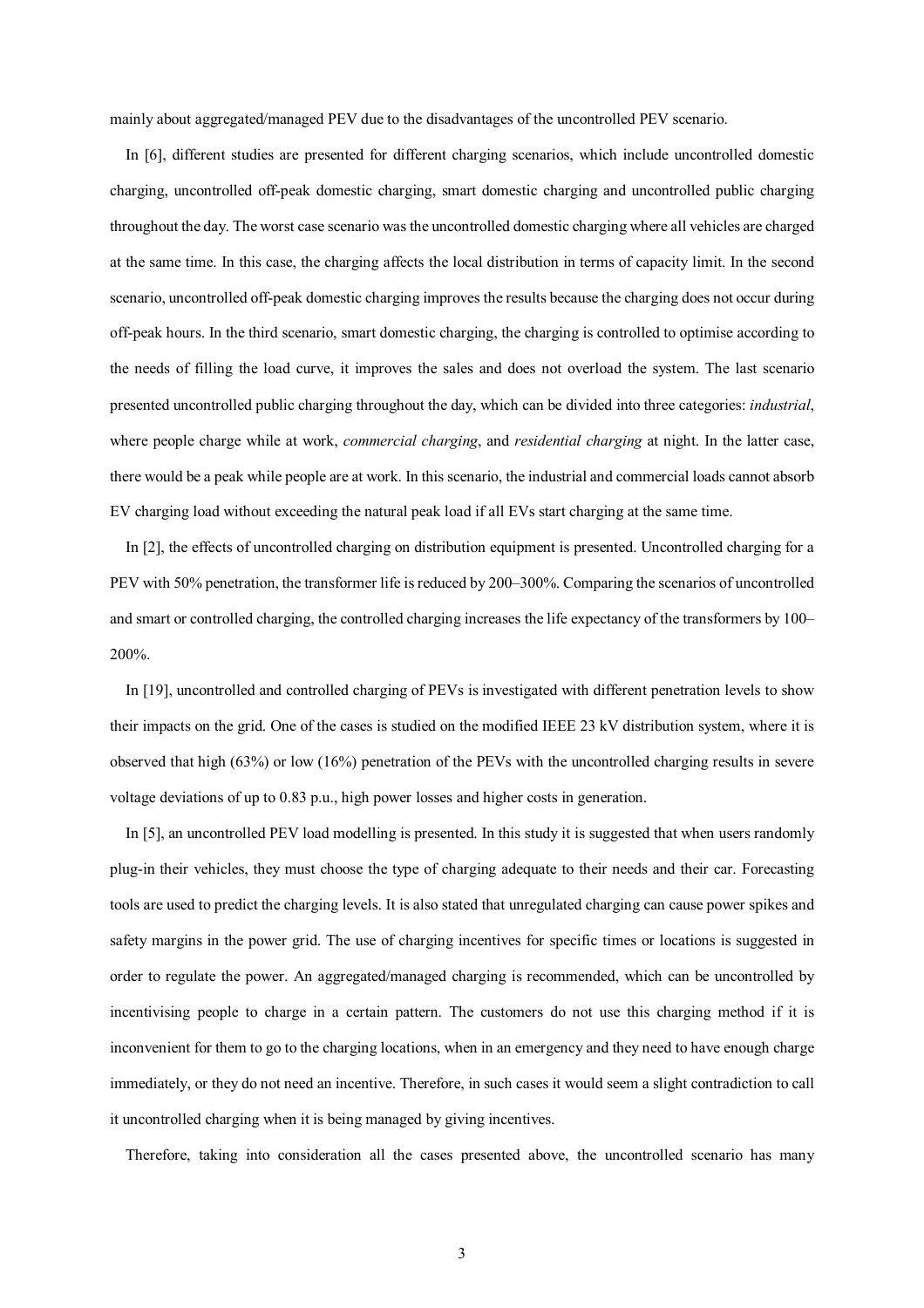disadvantages in comparison with the PEV charging scenario. In most reports, it is concluded that aggregated/managed charging brings many benefits not only to the user but also to the distributer. Some new strategies are reported to address the issues regarding the coordination of PEVs' charging load in the future smart grid. On this basis, two major charging strategies including multiple tariff policies and centralised controlled charging are investigated in [20], who explores the impacts of these strategies on the distribution network. The charging of the PEV can be controlled by the operator, who can manage it according to needs using smart charge like functions to maximise. Although for the new V2G concept there is a need for aggregation, on the whole, home users cannot negotiate directly with operators and they need an aggregator as a mediator.

In [21], an aggregator based market is presented. It is shown how the market works and the roles of each individual entity, aggregator and user. From the operator point of view, it will be a minimisation of cost problem; to even the load curve, there is a need to turn on power plants or purchase electricity from other countries or entities. By using the V2G concept they reduce the costs of these problems; in this study a minimisation solution from the operator point of view is presented, and monetary rewards are given to the aggregators so that they can negotiate on their behalf. As mentioned before, home users cannot interact with the operator, and they need to enrol on a DR program, which is provided by the aggregator. The aggregator's role is to provide DR services to the operator and to guarantee a reduced electricity bill to the users. It presents a profit maximisation solution for the aggregators. Finally, they consider the problem from the point of view of users, who receive monetary rewards for consuming off-peak and their objective is either a reduced electricity bill or monetary pay. The study presents the equations to maximise the net payoff to the user.

Based on the above discussion, the intention is to present the aggregator scheme and how it all works. There might be some variations in the equations used, but the idea behind it is the same. Taking into consideration both scenarios, the uncontrolled and the aggregated, the differences as well as the advantages and disadvantages of both can be seen. Starting with the aggregated scenario, there is no overload of the system because it is controlled by the operator, the end user has the advantage of monetary rewards and the operator saves on the operational costs of power plants and other power sources. The uncontrolled scenario has many disadvantages, primarily, the degradation of the PEVs, which is severely increased, the peak problems and a worst efficiency. On this basis, the aggregation/management of the PEVs yields better results than the uncontrolled PEVs.

There has been an increasing tendency for the inclusion of G2V and V2G capability in the models. For example, [7], [22]–[24] include V2G and/or G2V capability consideration in the models. There may be different approaches, markets and battery degradations, all or some of which are included in their algorithms for the subject, but the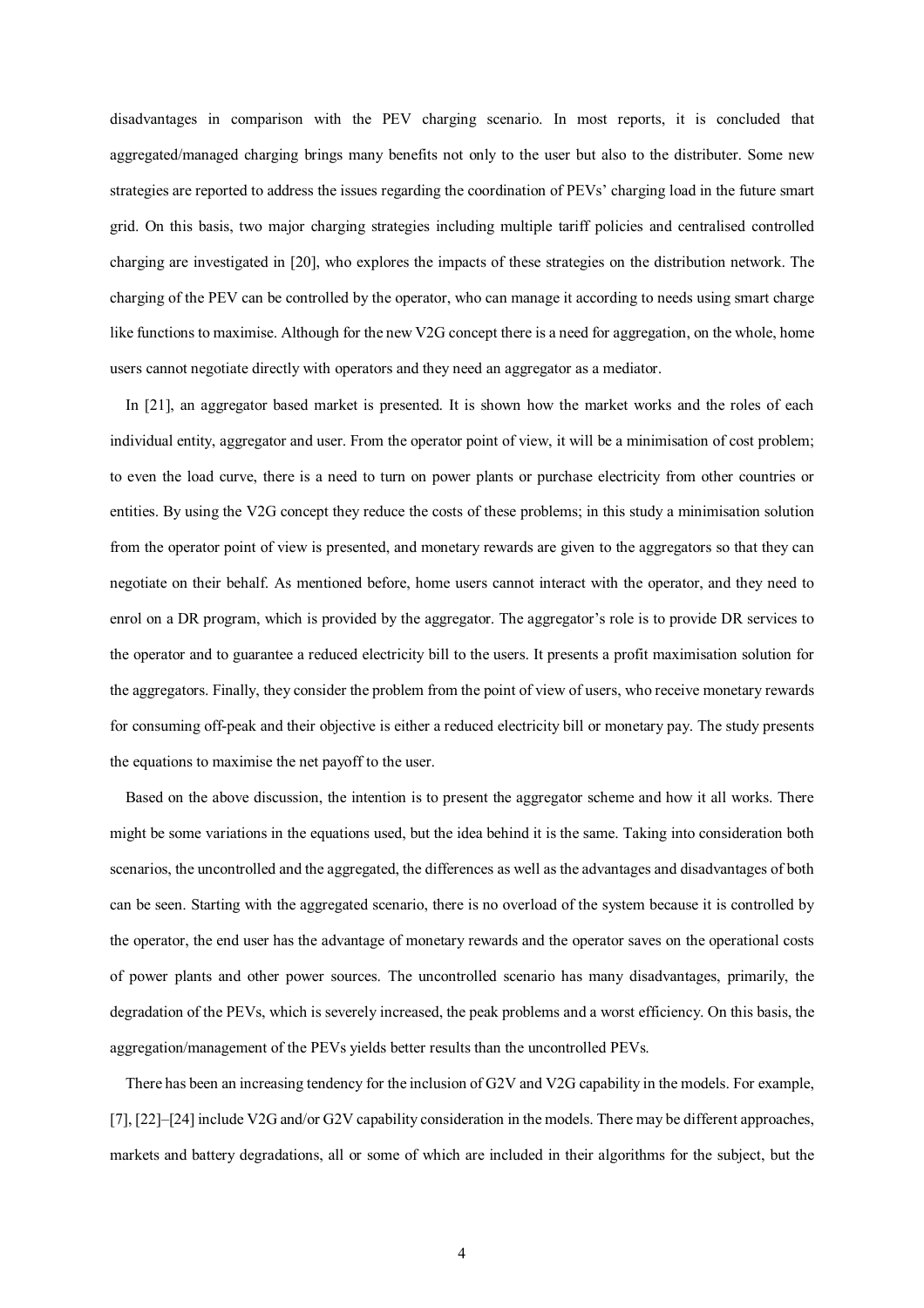inclusion of this technology is always present and considered.

For instance, [7] presents a strategy for peak reduction in urban regions in Brazil in a smart grid environment. For this, they develop a model taking into consideration V2G and G2V.

As another example, in [22] an algorithm is developed for integration of the V2G in the current market, which studies its potentialities, grid penetration and introduction into the ancillary service market.

These examples demonstrate that the same concept can be applied to different problems, namely, the peak reduction and the ancillary service.

# **2.2. Model Categories**

The models of PEV in the literature can be divided into three categories, namely, operator viewpoint, aggregator viewpoint and users/owners viewpoint. An overview of the models is presented below:

#### *2.2.1. Operator viewpoint*

If the operator could directly control the loads, its objective would be formally expressed as in the following, where daily load profile vector  $y = \{y_t : t \in T\}$ :

$$
\begin{array}{ll} \n\max \quad & \text{if } W - \sum_{t \in T} c_t(y_t) \n\end{array} \tag{1}
$$

$$
s.t. \quad \sum_{t \in T} y_t = W \tag{2}
$$

where  $W$  denotes watts and  $\pi$  represents the fixed price per watt.

The operator provides monetary rewards  $\lambda = {\lambda_j \ge 0$ : j ∈A} to the aggregators, so that they perform DR on its behalf. y becomes dependent on  $\lambda$ . The operator is willing to dedicate a portion  $\hat{\lambda} = \sum_{j \in A} \lambda_j$  of its DR gain to the aggregators.

The DR gain is the reduction of the power generation cost that results from reward  $\lambda$  and is given by (3):

$$
\Delta c(y(\lambda)) = \sum_{t \in T} \Delta c_t(y_t(\lambda)) = \sum_{t \in T} [c_t^0 - c_t((y_t(\lambda)))] \tag{3}
$$

where  $c_t^0$  is the power generation cost at timeslot t if no DR is applied.

Operator's problem (min operational cost) with the above considerations would be: (4)

$$
\min_{\lambda} \ \Sigma_{t \in T} c_t(y_t(\lambda)) + \hat{\lambda} \Delta c(y_t(\lambda)) \tag{4}
$$

$$
s.t. \quad 0 \le \hat{\lambda} \le 1 \tag{5}
$$

$$
\lambda_j \ge 0 \quad \forall j \in A. \tag{6}
$$

#### *2.2.2. Aggregator viewpoint*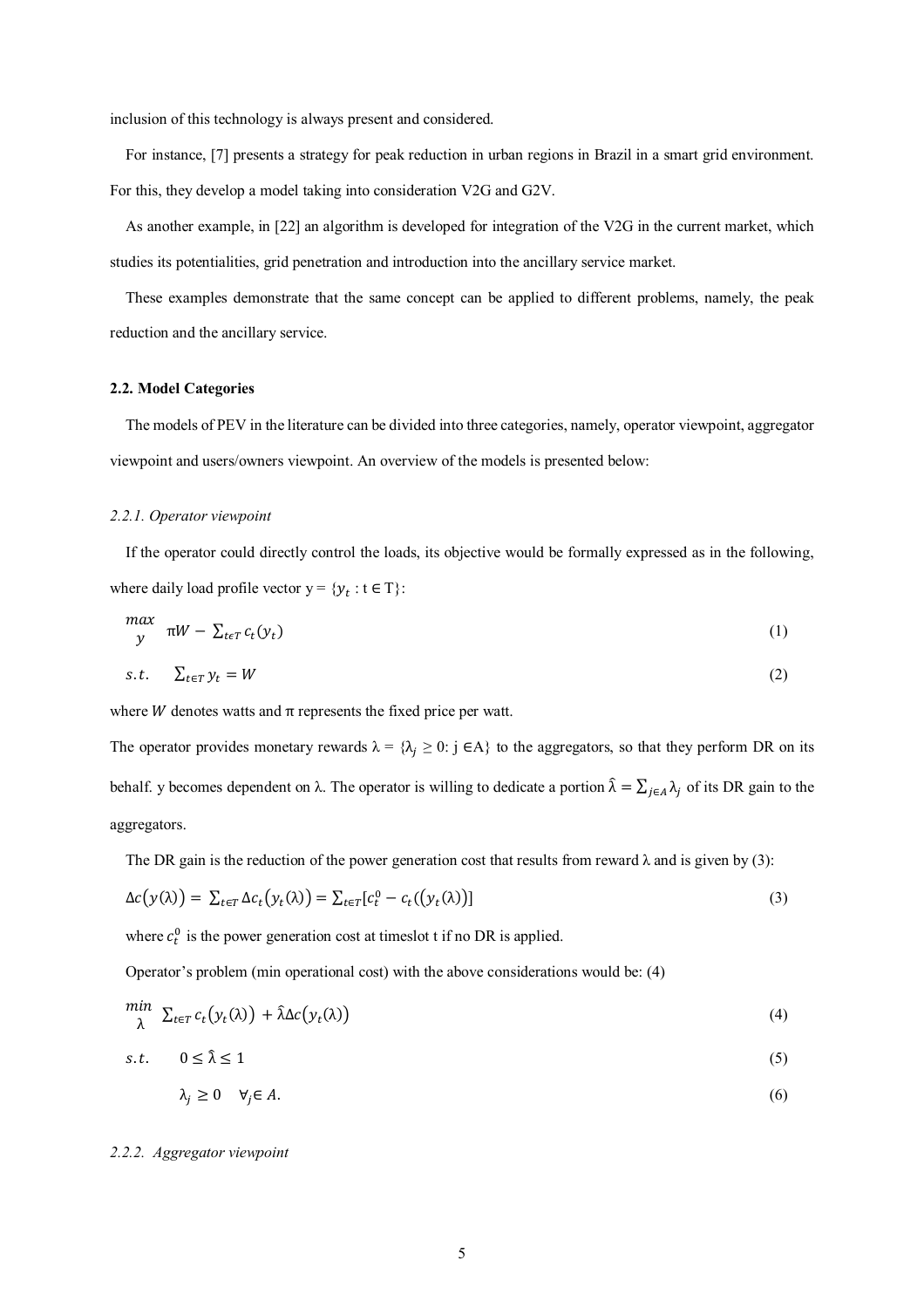Since small users (e.g. EV owners) cannot negotiate directly with the operator, they enrol on a DR program provided by an aggregator that aggregates several small residential DR assets into a larger unit, in order to increase their negotiation power. Given that each user is assigned to an aggregator through a contract, we denote with Dj the set of demands of all the users (i.e. from all individual appliances) under aggregator j.

The strategy of aggregator j is composed of the compensation vector  $p_j = \{p_{jt} : t \in T\}$ . Let  $d_j = \{d_{jt} : t \in T\}$ denote the cumulative load of aggregator j at time slot t, over all the demands in Dj, which results from compensation  $p_j$ .

From the side of aggregator j, the DR gain ∆c of (1.3) depends on its own compensation strategy  $p_j$ , but also on the compensation strategy of aggregators other than j denoted by  $P_{-j} = (p_1, \dots p_{j-1}, p_{j+1}, \dots p_J)$ . The same holds for the actual reward received by aggregator j, since power generation cost at time slot t is a function of the corresponding total load,  $y_t = \sum_{j \in A} d_{jt}$ .

The objective of aggregator j is to maximise its net profit by solving the following optimisation problem:

Aggregator's j problem (max net profit):

$$
\begin{aligned}\n\max_{p_j} \quad & \lambda_j \, \Delta c(p_j, P_{-j}) - \sum_{t \in T} p_{jt} \mathbf{d}_{jt}(p_j)\n\end{aligned} \tag{7}
$$

$$
s.t. \quad p_{jt} \ge 0 \qquad \forall_t \in t \tag{8}
$$

The first term corresponds to the reward received from the operator, while the second term is the compensation provided to the users.

#### *2.2.3. Users/owners viewpoint*

At home, under the current model of flat pricing, users tend to use their appliances at the most convenient time throughout the day, driven by their personal preference. For example, most people activate the cooling system during the hottest part of the day, thus creating demand peaks. We define  $x_i^0 = \{x_{it}^0 : t \in T\}$  as the reference consumption profile of appliance *i* that reflects its preferable power consumption profile in the absence of any DR incentives.

The users issue a set of demands D for the following day – total daily electricity requirement of  $W_i$  Watts. We assume  $W_i$  to be fixed and independent of the provided rewards. The operator charges a flat price  $\pi$  for each Watt of consumption, which incurs a fixed daily cost of  $\pi W_i$  for demand *i*.

User problem (max net payoff):

$$
\max_{\chi i} \sum_{t \in T} x_{it} p_{jt} - V_{it}(x_{it}) \tag{9}
$$

$$
s.t. \quad x_{it} \ge 0, \ \forall_t \in t \tag{10}
$$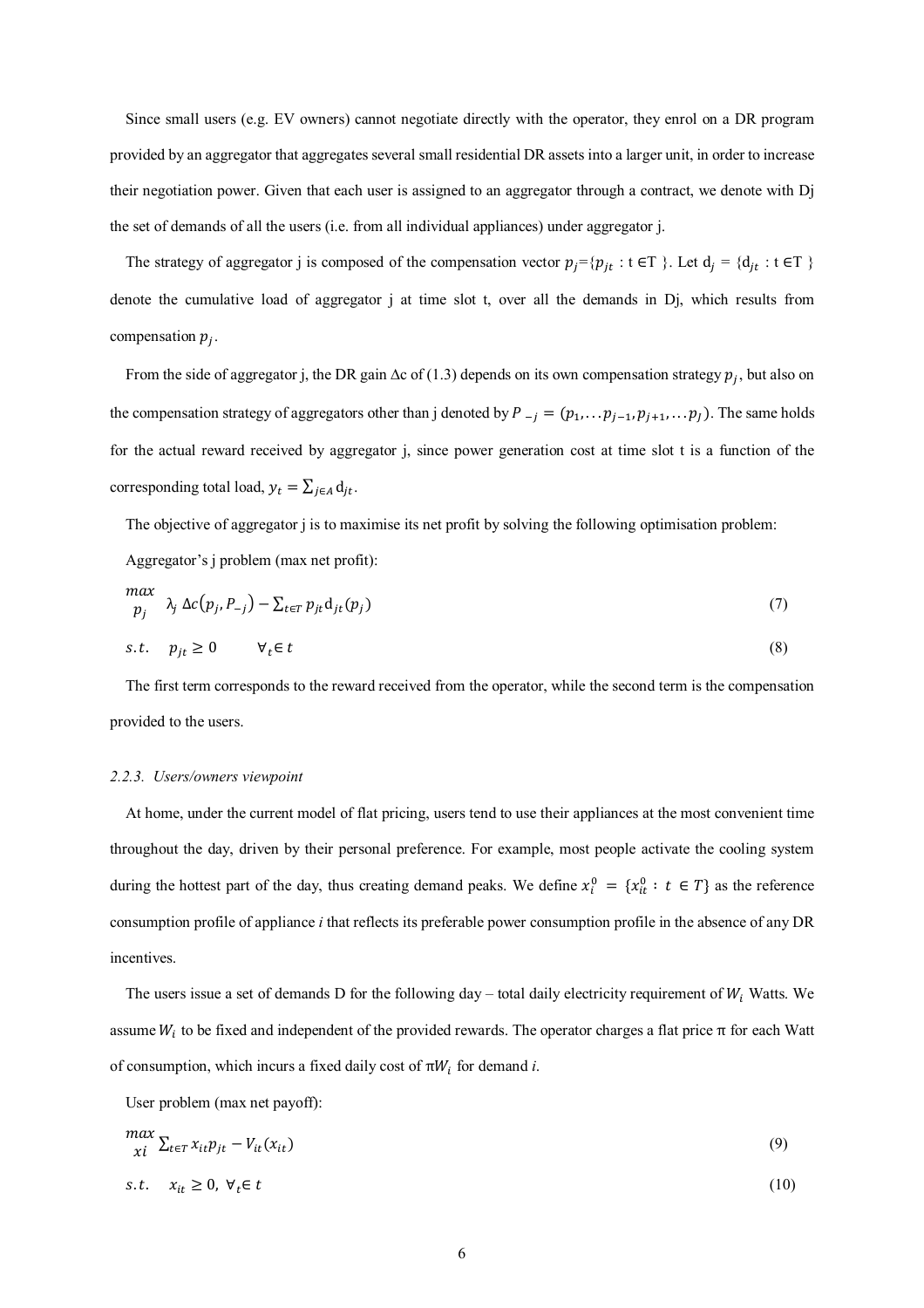$$
\sum_{t \in T} x_{it} = W_i \tag{11}
$$

where the disutility function  $V_{it}$  captures the dissatisfaction caused due to deviation from the reference consumption. Function  $V_{it}$  may be taken to be convex, since the differential dissatisfaction of a user increases as the amount of deviation from the reference power consumption increases. An indicative example of such a function used throughout this paper is

$$
V_{it}(x_{it}) = v_i (x_{it} - x_{it}^0)^2
$$
 (12)

They call  $vi \geq 0$  the inelasticity parameter of demand *i*.

#### **3. Electricity markets**

#### **3.1. Market Types**

In [8] a price-responsive strategy for a market using the V2G concept is presented. The market considered in the study is Singapore. They begin by describing the base, central and peak load of the market. It is stated that 96% of the electricity generation is provided by gas and oil power plants, and that with flexibility the previously stated three types of loads can be covered. As a result, there is only one entity to regulate the market. As these sources are highly reliable with low fluctuations, and the electricity market is easy to predict, it is an efficient method to use. Because of their efficiency and low cost, it is not a viable market for the use of V2G concept.

Another kind of service provided is the ancillary service, which can be divided into six main categories: (1) active power control reserve, (2) voltage support, (3) compensation of active power losses, (4) black start and island operation regulation, (5) system coordination and (6) operational measurement [25]. The active power control reserve compensates the fluctuations and it consists of primary, secondary and tertiary controls, depending on the durations of time that they are providing the ancillary service. In a normal market, compensation would be given to providers of these kinds of services, or if there is too much power for holding the power generation which is good for cars with V2G and G2V implementation. The Singapore market is different because these kinds of compensations do not exist.

In [26] it is stated that with the development of smart grids and V2G technology, it is easy for people who own PEVs to inject power into the grid and to receive power at all times. Power can be injected at peak times to obtain maximum revenue and charge at off-peak times when the price is at a minimum. V2G networks are an important part of smart grids because they can provide better ancillary services than traditional approaches. The biggest challenge of the V2G in the power system is giving ability to control it.

In [27] the author examines PEVs with V2G implementation. This cannot be considered a power source; the V2G is a form of storing and then releasing energy. That said, PEVs cannot produce new electricity for the system;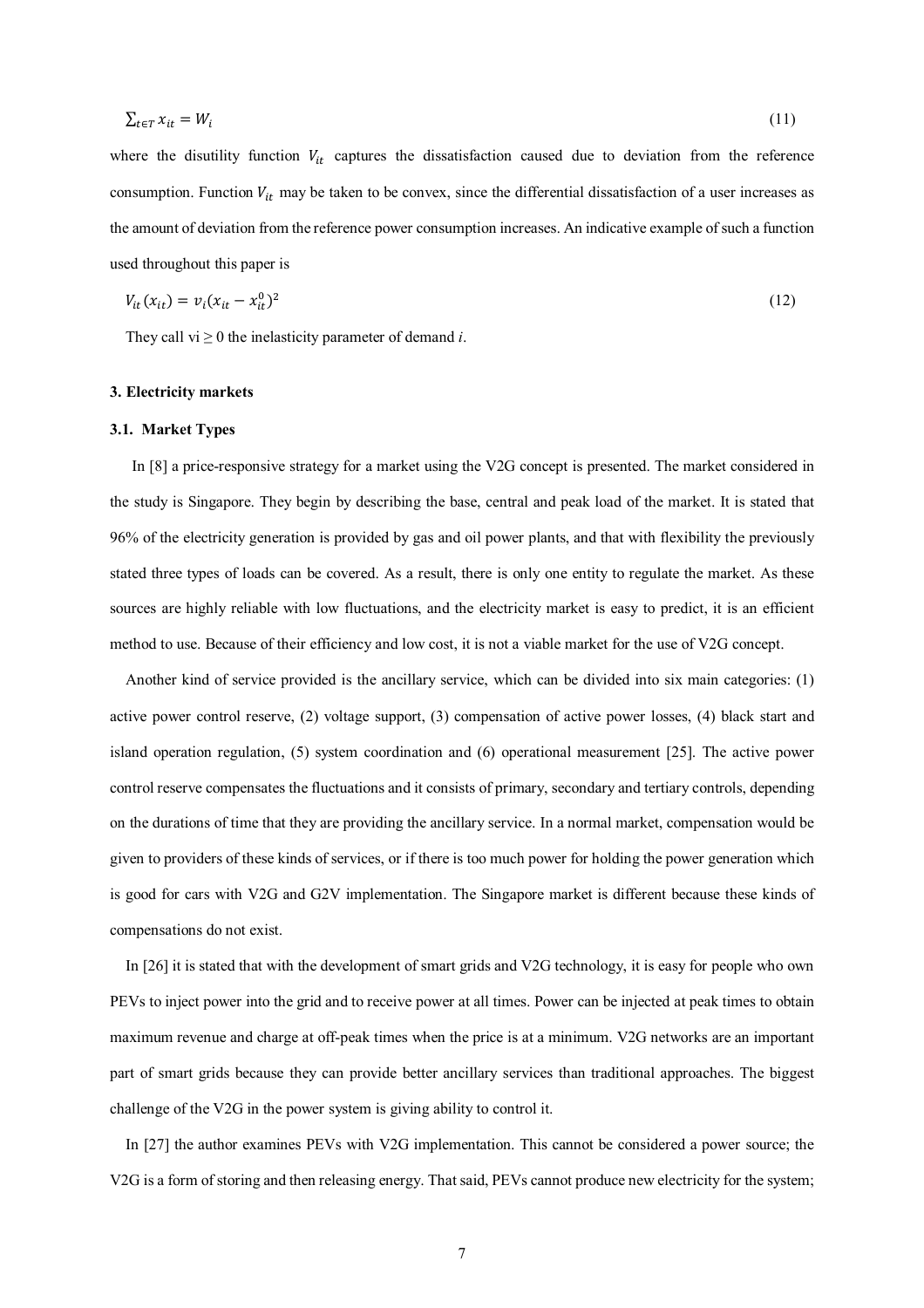the only applicable function of PEVs is for storing energy, off peak, unwanted renewable energy and base-load energy. Then, after storing the electricity, they can resupply using the V2G whenever necessary. The authors suggest supplying the system at peak periods so it would not be necessary to peak fossil fuel plants.

Taking into consideration the discussed papers, the PEVs are good for ancillary services, with V2G and G2V technology, because of their fast charging and discharging, ability to store power and provide power when needed. Additionally, selling at peak power is where maximum profits can accrue; obviously, they would not provide the entire peak, just a part of it, with the base load power, but this can only happen in markets where compensation is given for selling and buying power, which does not happen in Singapore. There are also further studies regarding other countries including Germany in [28]. The base load because of their low prices of production would obviously be kept as it is provided by power plants.

There have been several studies regarding different types of markets that do not apply to real life markets. However, only as an overall study, there are many markets to which this kind of idea can be applied. For example, regarding spinning and non-spinning reserves, there are some reports, such as [19] and [29]-[31], which take these kinds of markets into consideration. Regulation markets are presented in [27] and [32]. Ancillary services, voltage and frequency regulations are presented in [2], [22], [24], [31] and [33].

#### **3.2. Interaction between PEVs and renewable energies**

There are two studies that connect other resources to PEVs, while others examine its interactions with mainly renewable energy sources; some examples regarding this matter can be found in [3], [7],[10] and [34]-[37].

In particular, two renewable energy resources, photovoltaic and wind, have been discussed. As regards photovoltaic, [3] studies the interaction of the photovoltaic panel in the rooftop of a house with a PEV. The study proposes a Markov chain model in order to simulate the charge and discharge processes that occur in energy storage, which enables estimating the charge level of energy storage system at the end of any day, using the photovoltaic and the PEV. Also, there are studies regarding the storage and utilisation of photovoltaic energy such as [31] and [38].

In terms of wind energy, this subject is more specifically discussed in reports like [35] and [36]. Due to the high wind fluctuation, this leads to a high variation in the power generation, which must be balanced by other sources. The battery storage-based Plug-In Electric Vehicles may be a possible solution to balance the wind power variations in the power systems with high wind power penetrations. In [36], the integration of plug-in electric vehicles in the power systems with high wind power penetrations is studied.

There are also studies regarding other areas, for example, [34], [39] and [40]. It is shown other types of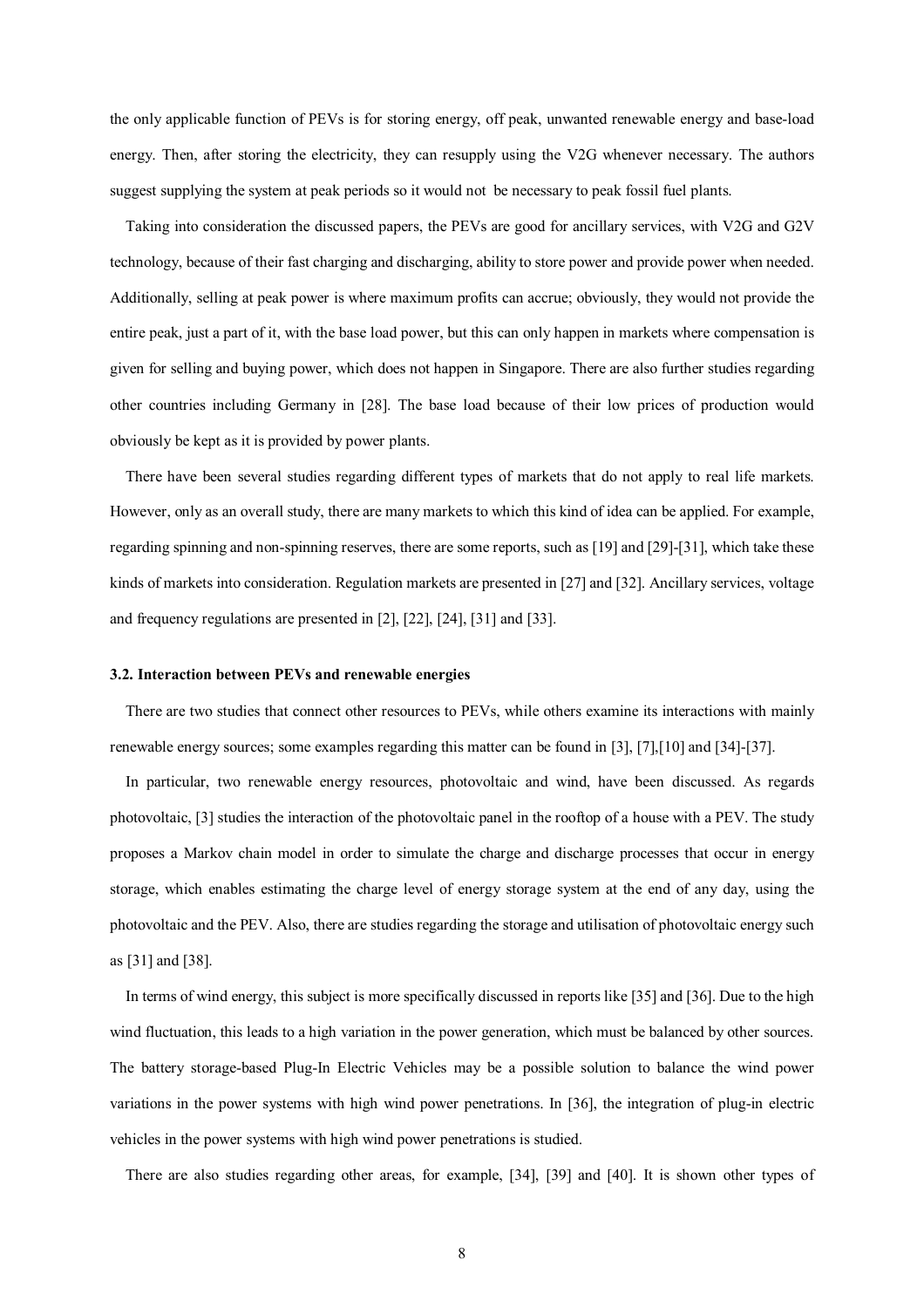renewable energy interaction, which is biomass energy. The studies indicate that bioelectricity in a vehicle is a more effective use of biomass than conversion to biofuels.

In relation to DR programs, there have been studies regarding this subject, such as [21], [26], [41] and [42]. The concept of demand and response takes into consideration a smart grid; that is, all smart appliances and multi-agent systems will be operated by settings on a smart meter. The customer turns smart appliances on and off and charges the plug-in electrical vehicle based on the priorities that have been set. The customer can turn on the maximum number of smart appliances and charge a plug-in electrical vehicle at minimal cost of electricity, maximising its profit or savings. In [43], a multi-layer framework based on multi-agent systems is reported to model the interaction between electricity market players in a market consisting of PEV and DR aggregators, as well as renewable energy producers. The wholesale market players such as PEV aggregator, DR aggregator and generation companies are placed in the first layer, while in the second layer, customers including PEV owners and responsive demands are modelled.

#### **4. Modelling of Plug-in Electric Vehicles**

# **4.1. Deterministic/Stochastic Models**

There are many models with different approaches to the problem, and those mainly used are probabilistic, deterministic and stochastic. Taking these into consideration, in terms of probabilistic, there are reports like [4], [44] and [45], although [45] considers some variables deterministically.

It is explained in [44] the advantage of using probabilistic instead of deterministic; namely, a single charging station cannot know which charging station has the shortest queue unless some information is exchanged among stations. Using the probabilistic approach does not require any direct exchange of information and thus has good scalability properties.

As for the deterministic approach, in [3], for example, it is exactly opposite to the above; it has a central manager who controls all the stations, and the objective of that control is to manage deterministically the charging station in order to maximise the profit. In [1], this review paper presents different probabilistic and also deterministic models from the literature.

The many uncertain variables associated with PEVs' behaviour, using stochastic programming, has been widely addressed in the literature. These uncertainties are related to the number of PEVs in an aggregated form (e.g. charging stations and parking lots) and arrival SOC of each PEV, which depends on the travel pattern of EV owner. The battery capacity is another uncertainty of the PEVs that is related to the EV battery class [46]. The total aggregated capacity and SOC for EVs plugged-in at the PL are derived from the model.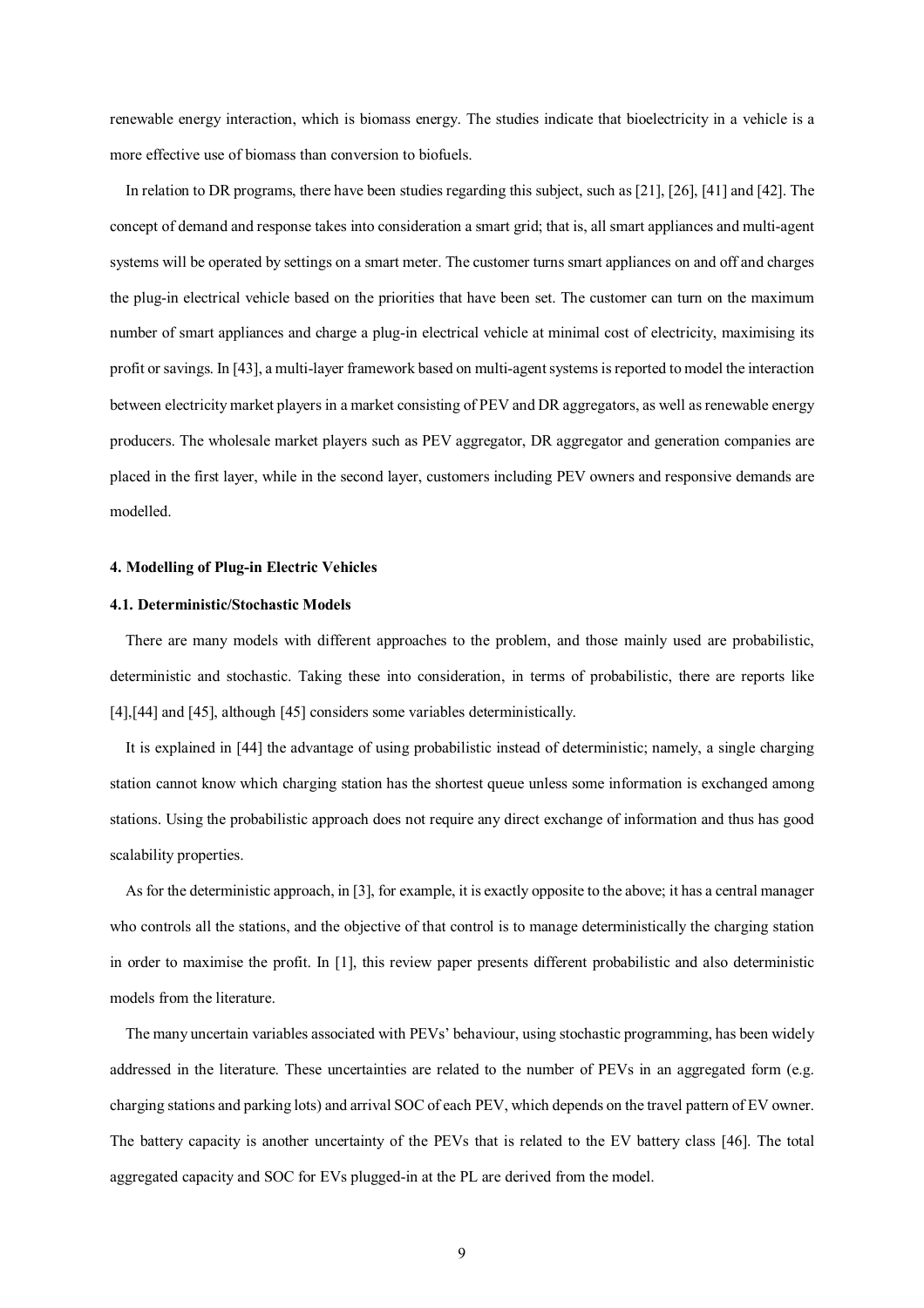For stochastic models, there are many different approaches and models. For example, in [5] a stochastic model based on queuing theory for EV charging demand is used. In [47] a bi-level type of charging is taken into consideration, while in [48] the problem of V2G services is formulated as a mixed-integer stochastic linear program. In [49], the uncertainties of PEVs are modelled by using the information gap decision theory as the risk management tool. In addition, Markov model has been broadly utilised to simulate the uncertainties of PEVs [50]. Due to the feature of EV motion, a discrete-state and discrete-time Markov chain can be used for EV movement models. On this basis, drive cycle trajectories can be appropriately modelled through a Markov chain, based on the assumption that the trip duration and the Markov model are independent. It should be noted that the Markov chain driven cycle models could be employed in conjunction with real-world daily travel distance data to generate the stochastic models of daily driven cycles [51]. Therefore, simulation of closed-loop PEV models takes place across stochastic distributions of drive cycles, in order to obtain the probability distributions.

Most models found are deterministic or probabilistic models. Although some of the variables used in the problem can be considered stochastic, the models use data that have been collected from real-time management to make them probabilistic or deterministic.

#### **4.2. Time Horizon**

The main focus found in current models being developed is on short-term markets. In studies such as [52], they simulate using short-term real-time. Long-term is not applied in models but in studies to determine whether it compensates the investment according to the payoff and because of battery degradation whether it compensates the investment. However, for markets, economical modulation, tariff and others, it is being used for short-term modelling.

As regards the short-term, for example, in [9], [31] ,[53] and [54], the day-ahead market is used. In the market the distribution system operator predicts congestion for the coming day and publishes prior to the beginning of the day the market conditions, the prices and the places where it may be cheaper.

Another short-term method which can be explored is the real-time method, for example, in [10], [23] and [55]- [57]. The algorithm operates in real-time and does not require any prior knowledge of the statistical information of the system.

Comparing both the short-term methods, it is easy to note the differences between the day-ahead and real-time. Overall real-time can lead to more infrastructure costs.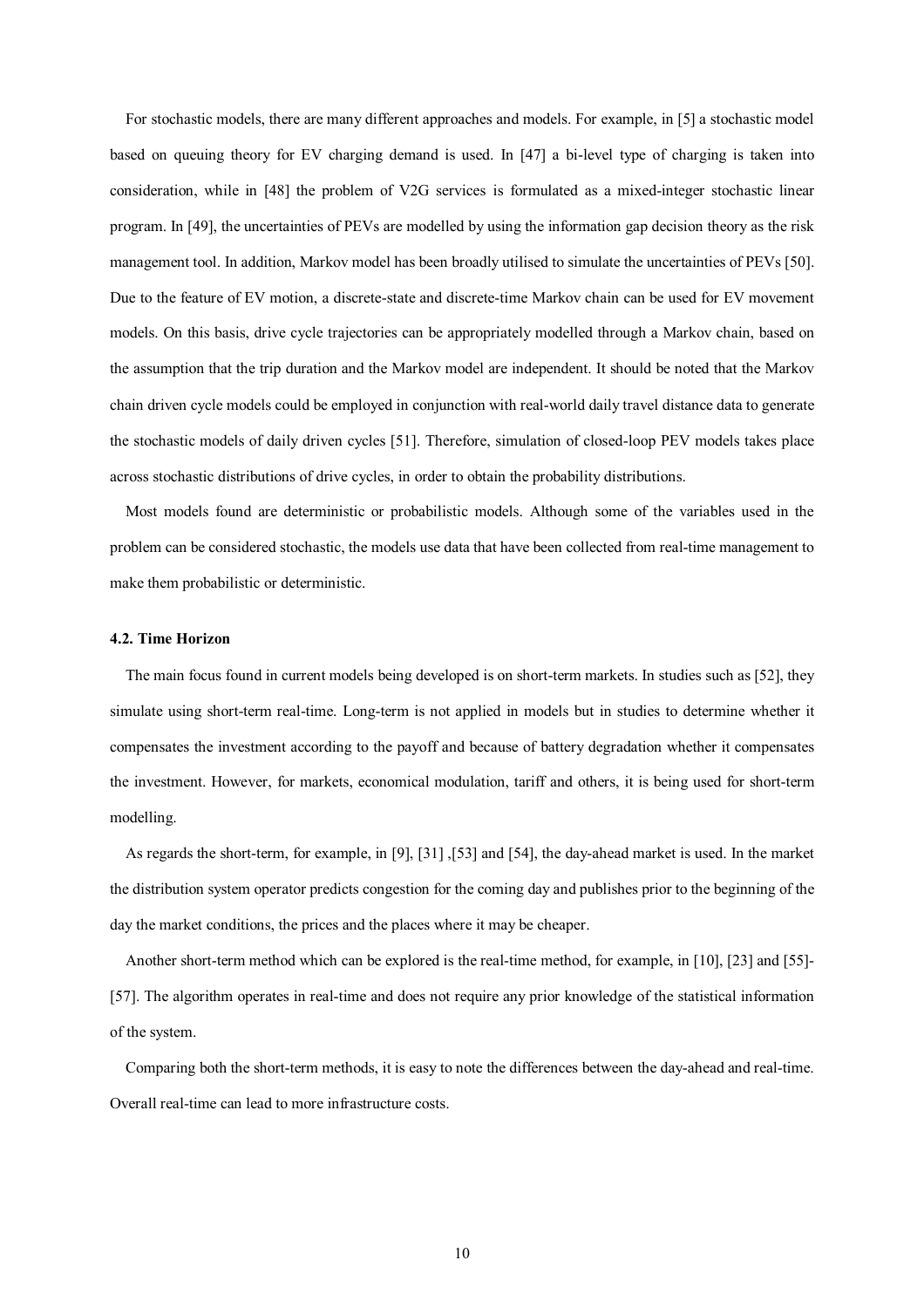## **4.3. Uncertain Variables**

There are very different models that use different variables; in papers such as [4], [10]-[12], [21], [22] and [55] are different models, all with different approaches. However, they all have constant and similar variables. For example, comparing most of their models we can find common stochastic variables like the number of cars or batteries (referred to as batteries and not car in one paper), the price of the electricity, the SOC of the cars and the maximum SOC of the cars. Diving behaviour is also considered in one of the models, and also the state of the battery.

In [10] is presented a given problem and all the considerations and uncertain variables. The objective of the paper is to develop a modelling system for a parking lot of a university campus, which contains around 1500 parking spaces. The uncertain variables are the percentage of cars parking daily and the size of the cars – whether they are small cars, mid-size SUVs or full-size SUVs or picks-ups – because of their energy consumption. Other uncertain variables are the arrival and departure of the vehicles and their initial state of charge (SOC) when arriving at the park.

In [41] a model of charging and discharging is presented. Many different variables are considered some of which are stochastic. The variables that are present in this work consist of driving patterns, the state of the battery – degradation is the main concern because it can be influenced by a number of different random factors – the electricity price, the current state of charge and the maximum SOC. They do not consider the number of vehicles.

In general, there might be some variations between models. As in the previous case, the model is for a particular unit so they do not consider the number of vehicles. For other cases they might consider the number of vehicles but not the driving pattern, as in one of the papers. However, most of them use the stochastic variables mentioned above in their models.

In [13], a different approach is used for state-of-energy instead of state-of-charge (SOC), because of the easy derivation of power and energy quantities in the model. SOC is a more accurate variable for describing battery state, as it includes cell voltage variations. However, at the aggregator level, where the charging power of thousands of EV is estimated, the SOE variable includes battery characteristic, which they present is more simplistic for that scale.

#### **4.4. Stochastic Techniques**

There are two different methods applied to uncertain variables. As in [10], for the uncertain variables it was developed a statistical probability distribution in order to simplify it.

In [31] the uncertain variables are the uncertain energy prices, balancing prices, stochastic energy availability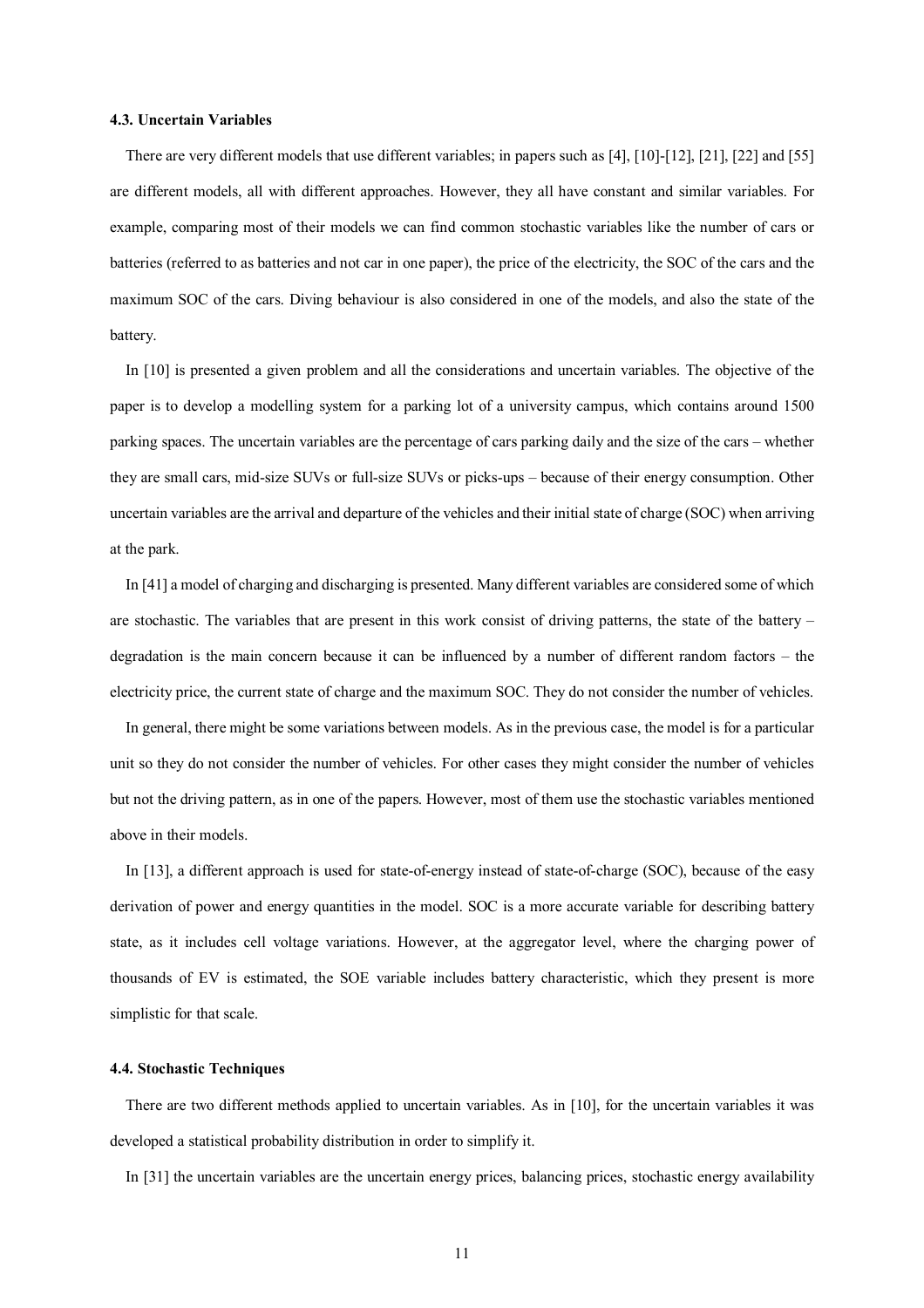and demand, so deterministic method is applied in order to simply the uncertainties and problem.

There are two different methods as regards how variables are treated; [5], [11], [45], [58] and [59] are some examples of different methods or studies.

Particularly, in [5] a stochastic model is used based on queuing theory. They have many stochastic variables, customers randomly arriving, EVs being randomly plugged in and others. In the study, it is considered the differences between the three methods of supplying the DR, day-ahead and real-time. These unknown variables are treated by adopting a statistical method, through estimating and forecasting using historical data.

# **4.5. Modelling the PEV Stations**

#### *4.5.1. Modelling PHEV exchange station*

A deterministic integer programming model is developed that considers scheduling multiple PHEV exchange station operations. It is assumed that there exists a central manager who maximises profit over all locations and the finite time horizon of the problem. The objective function maximises the total profit [11].

The model is expressed as below:

$$
\sum_{t=1}^{T} \sum_{j=1}^{n} p_e(x_{pjt} + \alpha x_{sjt}) - p_e(r_{jt} - (x_{pjt} + x_{sjt})) - \pi \sigma_j(x_{cjt}^+ + x_{cjt}^-)
$$
\n(13)

subject to:

$$
x_{cjt}^+ \le b_j - x_{fjt} \text{ For } j = 1, ..., n, \text{ for } t = 1, ..., T
$$
 (14)

$$
(x_{pjt} + x_{sjt}) + x_{cjt}^- \le x_{fjt} \text{ For } j = 1, ..., n, \text{ for } t = 1, ..., T
$$
 (15)

$$
x_{fjt+1} = x_{jft} - (x_{pjt} + x_{sjt}) + x_{cjt}^+ - x_{cjt}^- \text{ for } j = 1, ..., n, \text{ for } t = 1, ..., T
$$
 (16)

$$
x_{cjt}^+, x_{cjt}^- \le k_j \text{ For } j = 1, ..., n, \text{ for } t = 1, ..., T
$$
\n(17)

$$
x_{pjt} \le r_{jt} \text{ For } j = 1, \dots, n, \text{ for } t = 1, \dots, T
$$
\n(18)

$$
\sum_{j \in \phi} x_{sjt} \le \sum_{j \in \phi} (r_{jt} - x_{pjt}) \qquad \forall \phi \in \Phi, \text{for } t = 1, \dots, T
$$
\n(19)

$$
x_{pjt} \ge \beta_p r_{jt} \text{ For } j = 1, \dots, n, \text{ for } t = 1, \dots, T
$$
 (20)

$$
\sum_{j \in \phi} x_{sjt} \ge \beta_s (\sum_{j \in \phi} (r_{jt} - x_{pjt})) \quad \forall \phi \in \Phi, \text{for } t = 1, \dots, T
$$
\n<sup>(21)</sup>

$$
\sum_{j=1}^{n} x_{cjt}^{+} \le c_{tout} \text{ for } t = 1, ..., T
$$
\n(22)

$$
\sum_{j=1}^{n} x_{cjt}^{+} \le c_{tin} \quad \text{for } t = 1, \dots, T
$$
\n(23)

 $0 \le x_{fit} \le b_i$  For  $j = 1, ..., n$ , for  $t = 1, ..., T$  (24)

$$
x_{fj0} = b_j \text{ For } j=1, ..., n
$$
 (25)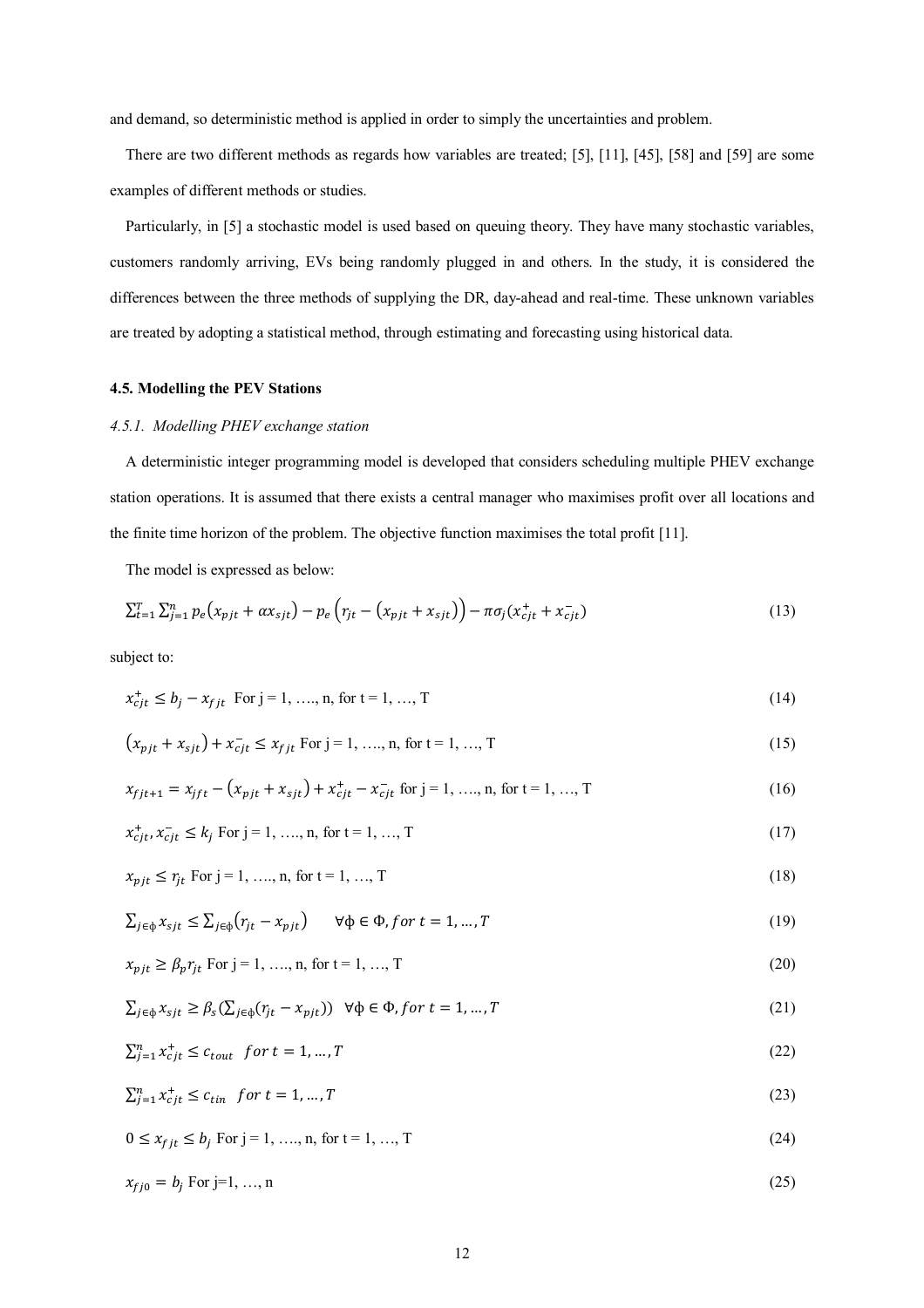$$
x_{fjt}, x_{pjt}, x_{sjt}, x_{cjt}^+, x_{cjt}^- \in \{ \mathbb{Z}^+ \cup 0 \} \text{ For } j = 1, ..., n, \text{ for } t = 1, ..., T
$$
 (26)

where T denotes the Time horizon. N is the number of exchange locations.  $\Phi$  represents the set of all clusters.  $P_e$ is the price to exchange a battery.  $\alpha$  denotes the discount rate if an exchange request is satisfied at a secondary location. R<sub>it</sub> states the number of exchange requests at location j at time t. π represents the power price (earnings) to charge (discharge) one battery at time t.  $\sigma_i$  denotes the normalised energy received (for charging) or given (for discharging) when charging one battery at location *j*.  $b_j$  is the number of batteries at location *j*.  $k_f$  represents the number of plug-ins available for charging/discharging at location j.  $B_p$  and Bs denote the customer service level for primary and secondary customers, respectively. C<sub>tout</sub> is the capacity of the power grid eligible for charging batteries (grid to exchange locations) at time t. C<sub>tin</sub> is the capacity of the power grid eligible for discharging batteries (exchange locations to grid) at time t.  $x<sub>pit</sub>$  and  $x<sub>sit</sub>$  represent the variables of the number of primary and secondary batteries exchanged at location j at time t, respectively.  $x_{cjt}^-$  and  $x_{cjt}^+$  are variables of the number of batteries charging and discharging at location j at time t, respectively.  $x_{\text{fit}}$  denotes the variable of the number of full batteries at location j at time t.

# *4.5.2. Modelling the V2G parking lot*

The V2G units are either charging or dis-charging their batteries. For n-VPL comprising of V2G units supplying power to the grid, and vehicles charging their batteries, and the net power,  $P_{net}$ , to the grid is

$$
P_{net} = \sum_{i=1}^{n_0} P_{EVoi} \left( 1 - e^{-\frac{\beta_i t_{si}}{t_{max}}} \right) - P_{max} (n_d - \sum_{i=1}^{n_d} e^{-\frac{\alpha_i t_{ci}}{t_{max}}} )
$$
(27)

where α<sup>i</sup> and β<sup>i</sup> are, respectively, the battery charging and discharging constants for an *i-*th V2G unit, requiring charging time t<sub>ci</sub>, and discharging time t<sub>si</sub>. The parameters  $P_{max}$  and  $P_{EV_0}$ , respectively, represent the maximum battery capacity and initial power in the V2G battery [10].

## **4.6. Terms of Costs and Constraints**

There are many parameters considered in different papers. Here, some models and the parameters that they consider will be presented.

For example, in the model in [41], two different parameters are considered. One of the main focuses is on the battery degradation; it is explained the theory behind it and the factors that influence the battery degradation, which concerns temperature, number of cycles, SOC swing, charging rate and waiting period between charges and SOC in swinging periods. As a consequence, the SOC is taken into consideration to predict the battery's degradation.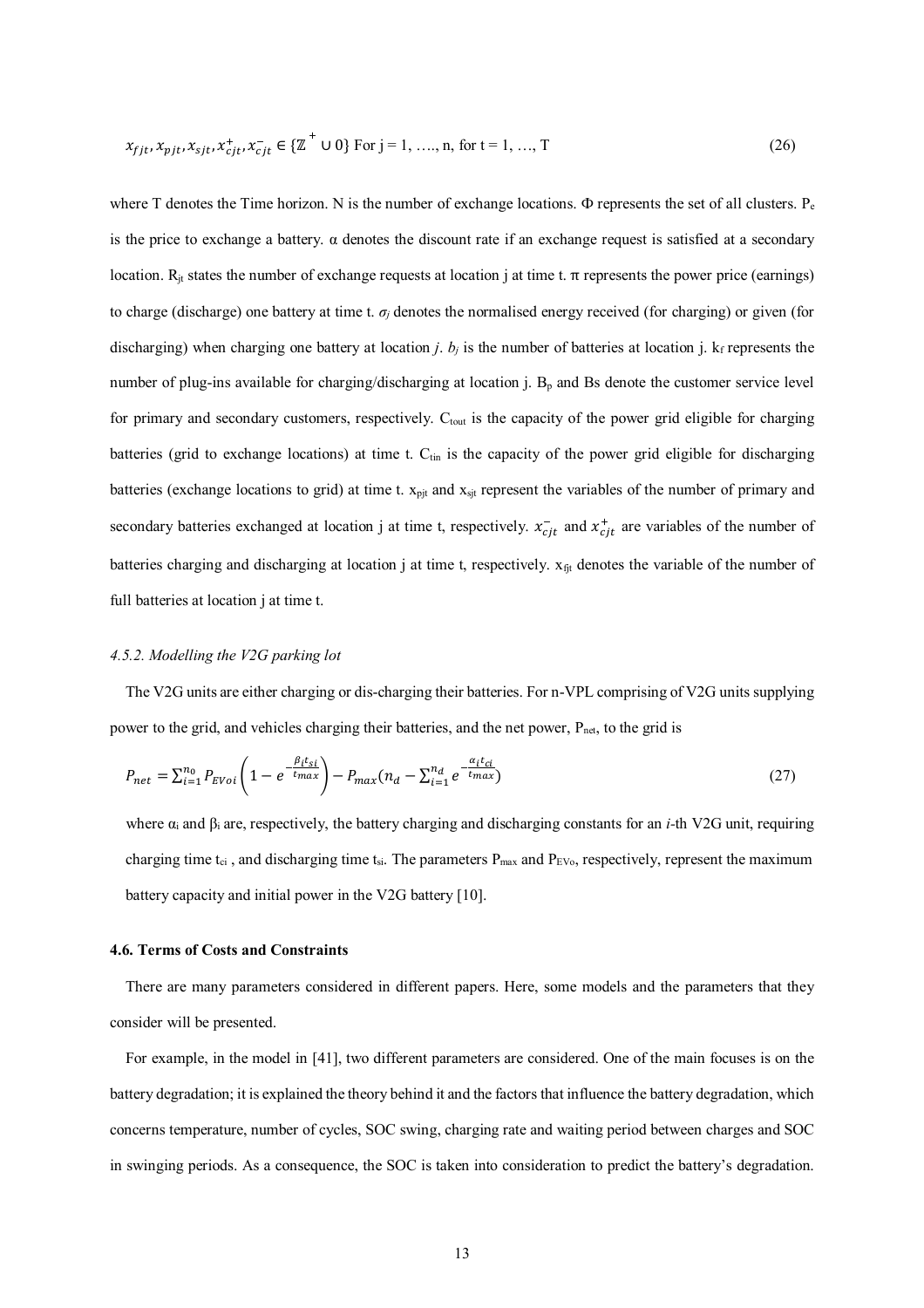Other parameters are grid power and grid management.

Another model is presented in [54], which also begins by modelling the battery degradation. Various parameters are considered, namely, open circuit voltage, internal resistances and the capacitance. In this way, they can obtain the terminal voltage to model the battery. For the battery modelling, it is also considered the SOC, from three perspectives – the current SOC, minimum SOC and maximum SOC – in order to determine the state of the battery, and to model the capacity loss of the battery. Monetary parameters, time parameters and energy parameters are used to carry out an economic analysis of the system.

Some papers that develop models with different parameters, for example, [14], are also based on research on the battery. It is also considered the SOC and driving cycles and charging strategies are used in order to simulate PEVs. In [15], a study of an EV fleet is performed which is one of the parameters, and the vehicles that drive multiple distances and charge are studied in order to analyse the charging curve of a day of charging. In [16], it is presented a Markov model in order to optimise fleet management; other parameters considered are maximum/minimum rate of charge, maximum and minimum storage of the battery, time varying electricity price, charging and discharging battery efficiency, battery capacity and diving patterns.

Another approach that has been used in terms of battery management (for example, in [60]) concerns the battery swapping station, which is a parameter present in the model. The battery station determines optimal charging/discharging schedules for batteries, and identifies the batteries that should be replaced to match the battery demand.

There are two other parameters, namely, V2G inverters and infrastructure costs. However, these parameters are not considered in many models. Indeed, they have been introduced in a long-term scale economic analysis, but they have not been considered for management and short-term models.

#### *4.6.1. Modelling a PEV aggregator*

Below is an example of the implementation of multiple variables mentioned previously. In this model, the PEV has been optimised taking into consideration the driving patterns and battery degradation. The details of the model are presented.

## *4.6.1.1. Driving behaviour*

Driving behaviour is modelled using the probabilities introduced in different mobility surveys.

The driving time of the trip  $m$ ,  $t_{drive}$  is calculated according to the linear function:

$$
t_{drive,m}(k) = 0.7211k_m + 5\tag{28}
$$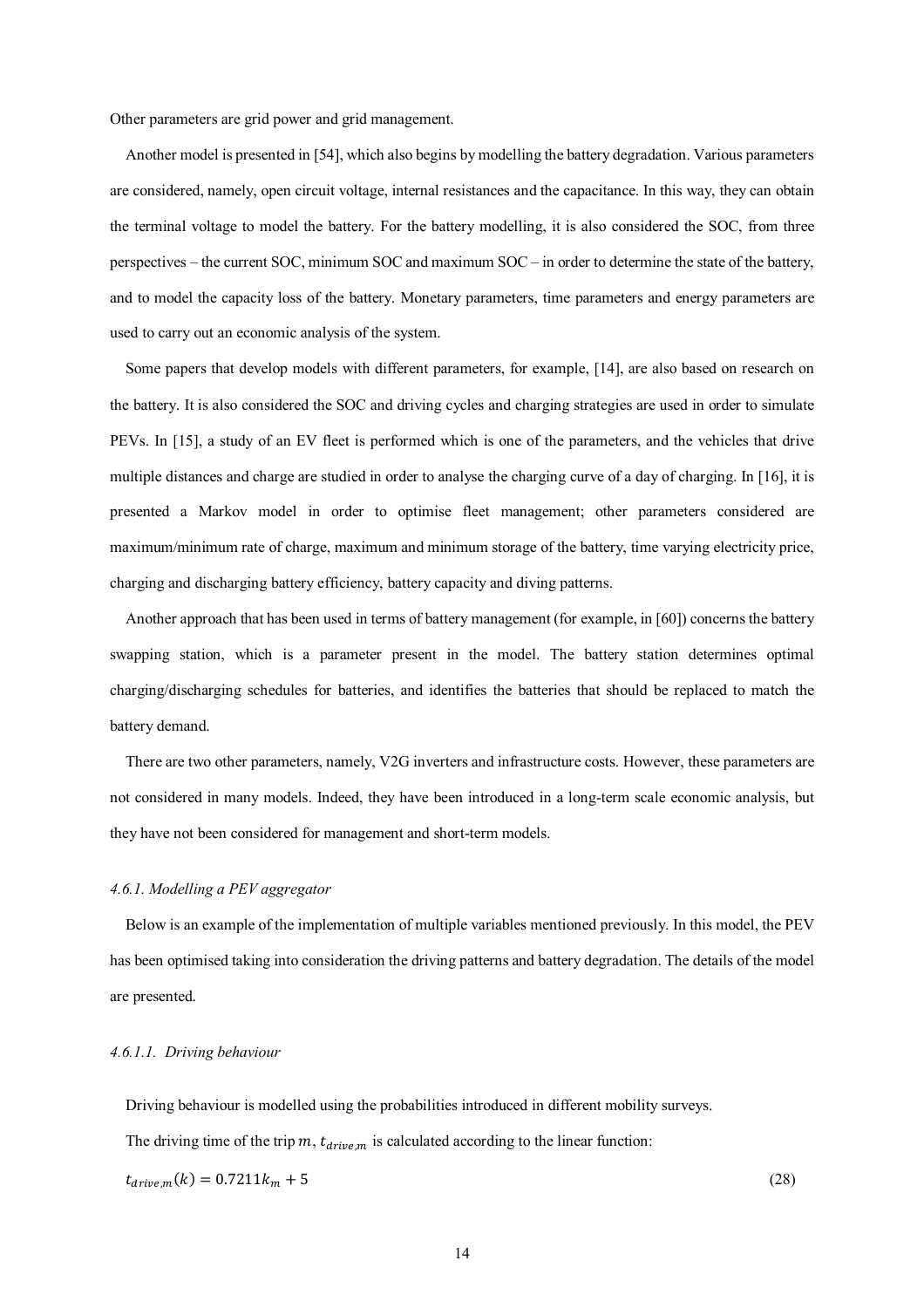In order to calculate the operation schedule of the PEV agent, the following mobility parameters are necessary.

$$
SOC_{n,t+tdrive} = SOC_{n,t} - \frac{k_m \eta_{km}}{E_{bat}} \tag{29}
$$

The SOC after the new trip will be the initial SOC subtracted from the distance multiplied by the conversion efficiency of the electricity into mechanical energy, divided by the usable energy of the battery.

To calculate the period of optimisation, we need to have the grid management time, which is calculated using the current time and the next trip time and the driving time given by  $t_{start,m}$ ,  $t_{start,m+1}$  and  $t_{drive,m}$  respectively. Then management time is then given by:

$$
\Delta t(m) = (t_{start,m+1} - t_{start,m}) - t_{drive,m} \tag{30}
$$

Finally, the necessary energy for the next trip is calculated by

$$
SOC_{n,\Delta t} = \frac{k_{m+1} \eta_{km}}{E_{bat}} \tag{31}
$$

As an alternative, they suggest a 100% SOC can be used.

# *4.6.1.2. Battery degradation*

Three models of control have been suggested for the battery. The first consists of a model based on the depth of charge, and, accordingly, the battery degradation is influenced by the depth of charge. The life cycle depends on the DoD by the function:

$$
N_{cycle} = a \cdot DoD^b \tag{32}
$$

The parameters *a* and *b* vary with each battery; for example, they suggested that for li-ion batteries a=1331 and b = -1.825. The discussed model indicates the highest lifetime for a fully charged battery without cycling. However, when considering calendar life, a SOC of 100% is the most demanding condition. This contradiction indicates a weakness of the model.

The second model, which is based on energy throughput, there are no formulas. They state that for some batteries the DoD is not the most important factor but the capacity fade is. Then, they use as an example the A123 systems and their website for consultation. The last model is Discharge Costs. When the battery is discharged, the degradation costs are a function  $\pi$  (DoD<sub>start</sub>, DoD<sub>end</sub>). Additional parameters are the cost for the battery C<sub>bat</sub>, and the usable energy of the battery Ebat.

$$
\pi(0, Dod) = \frac{c_{bat}}{N_{cycle}(D^{OD})}
$$
\n(33)

The costs for one processed kilowatt-hour are given by

$$
\pi_{energy}(0, DoD) = \frac{c_{bat}DoDE_{bat}}{N_{cycle}(DoD)}
$$
(34)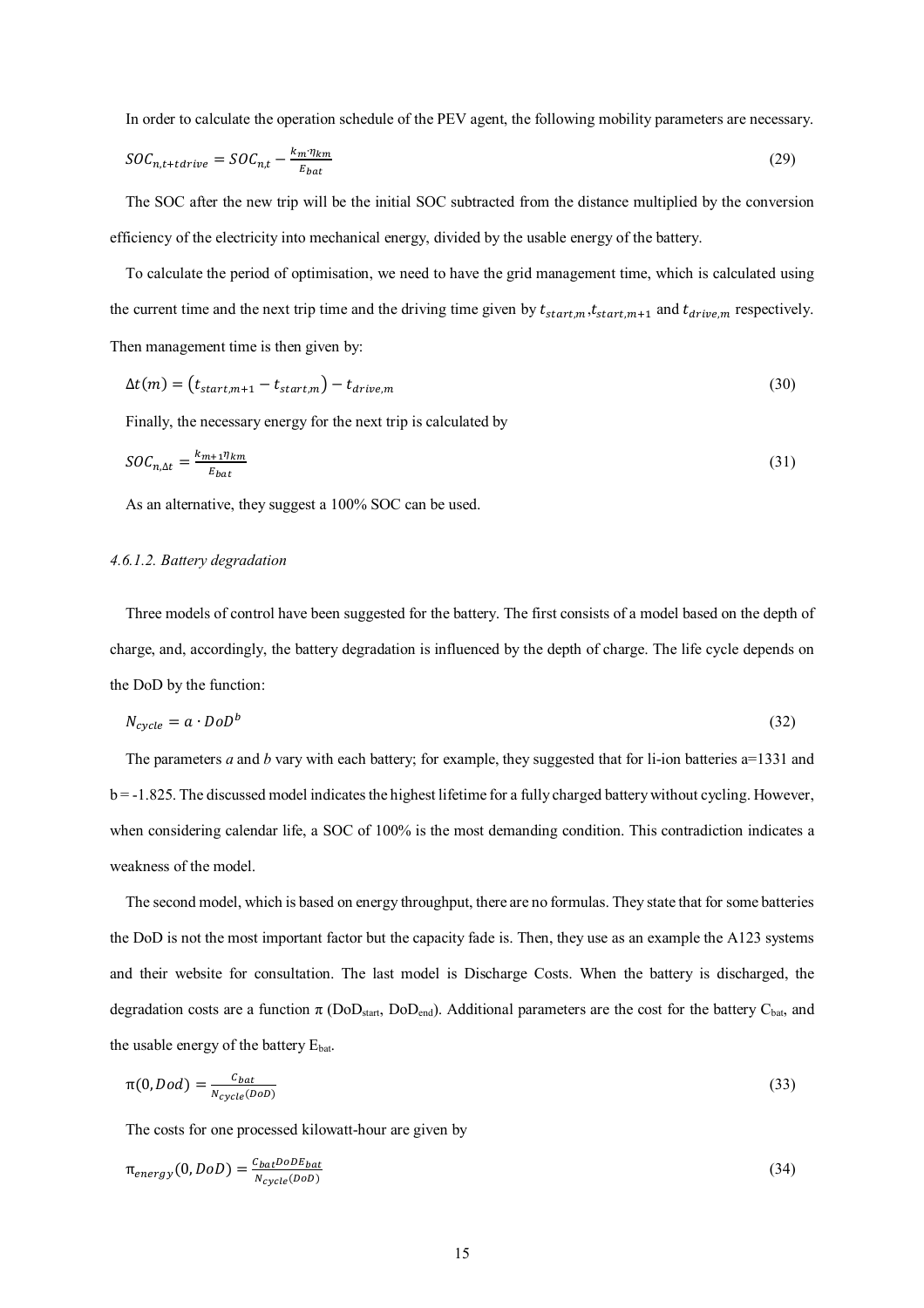The general degradation costs are

$$
\pi(DoD_{start}, DoD_{end}) = \pi(0, DoD_{end}) - \pi(0, DoD_{start}) \text{ for } DoD_{end} < DoD_{start} \tag{35}
$$

The cost per discharge unit  $\pi$  unit as a function of the DoD before the discharge is

$$
\pi_{unit} = \pi(DoD, DoD + 1\%) = \pi(0, DoD + 1\%) - \pi(0, DoD) = \frac{c_{bat}}{N_{cycle}(DoD + 1\%)} - \frac{c_{bat}}{N_{cycle}(DoD)}
$$
(36)

#### **4.7. Modelling the Grid**

In the literature, the main focus of PEVs has been its distribution role in the electricity network. This can be found in [2], [30] and [61]. The burden of electric mobility will be mainly on the distribution system that, particularly during the peak hours, will be exposed to critical operation conditions by a large number of high density simultaneous loads. V2G technology, by adding control capabilities to the charge and discharge of cars' batteries, can increase the benefits from their whole energy storage capacity. Distributors can then be helped in the active management of the network by the services. As for transmission, no models were found that suggested such tendency.

# **4.8. Features of the Power System**

Security is one of the features that should be researched because the security of the home user is very important. The smart interaction between users and operators, whereby they have access to the user patterns, is of slight concern because not only through PEVs but also by using domestic appliances can patterns of home usage be made, which presents a high security risk to the user.

This is not really the focus of only PEV studies but also smart grid studies on V2G and PEVs; [17] discusses security network, while other PEV studies consider simply the security of supply and power.

There are studies that present their method to solve some features that they consider to be a problem. For example, considering the reliability of the system [18] presents a solution for better reliability and suggestion for the use of a converter. As regards losses, two studies consider these kinds of system features [1], [62]. The latter is more focused on the losses and presents a way to minimise it, and how it influences the system and tools for system optimisation.

In [63] the focus of the study is on power quality improvement in a smart grid involving EVs. It evaluates scenarios in order to determine the consequences of the PEVs on large scales. In [64], a harmonic simulation based on a multiphase model investigates the power quality impact of PEVs. The results indicate that the current technologies of PEVs have no significant harmonic impact on the power system. However, reported results in [65] show that PEVs cause a higher level of overload to the distribution transformers compared with plug-in HEVs.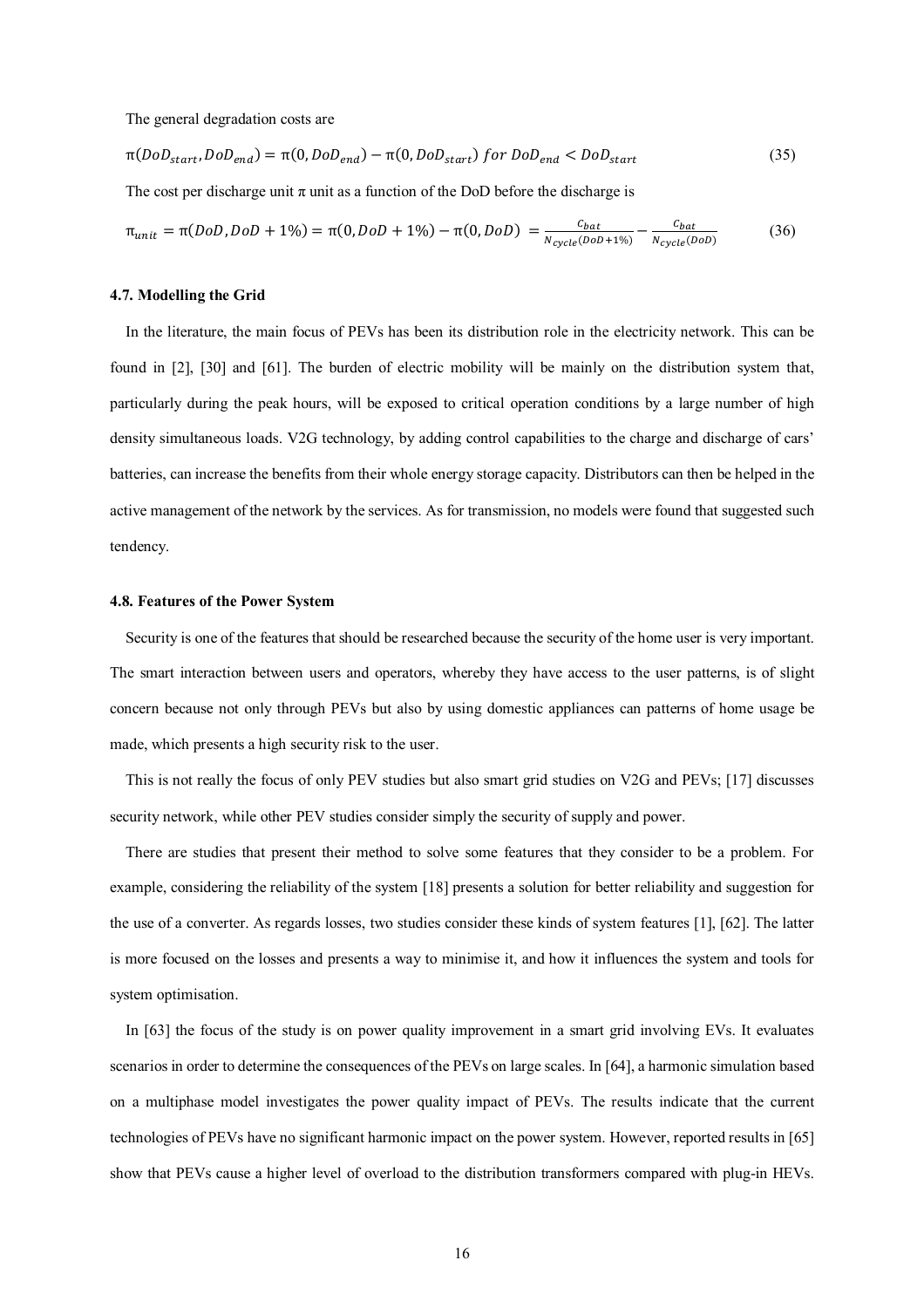[66] indicates the possibility of PEVs compensating the voltage drops caused by motor start-up or inductive loads by using the local reactive power injection. In addition, PEVs can help in low voltage ride-through of photovoltaic systems. In [66], it is also reported that the active power injection of PEVs during photovoltaic transients could retain the system stability.

In [67], it is stated that V2G control has the potential to provide frequency regulation service for a power system operation from electric vehicles. A decentralised V2G control method is proposed for EVs to participate in primary frequency control. In addition, there are some studies that approach all the subjects in a generalised way; for example, [2] discusses briefly all the subjects previously mentioned – voltage and frequency control, stability, reliability and efficiency.

A PEV can be considered as a small portable power plant to improve the security and reliability of a power system [68]. On this basis, an intelligent unit commitment with PEVs that operate in V2G mode is reported for power system cost and emission minimisation. Since the number of PEVs is high, the unit commitment problem is more complex than conventional problems that are solved for only thermal power plants. In order to tackle this complexity, Particle Swarm Optimisation (PSO) is adopted in the literature [69]. PSO can solve these types of complex constrained optimisation problems. Therefore, it is widely employed in energy resource scheduling for smart grids with a large number of PEVs [70].

#### *4.8.1. Modelling the Features of Power System*

#### *4.8.1.1. Power loss formulation*

The per unit optimal power loss reduction,  $\Delta P_{LS\ V2G\ opt}$ , for a single vehicle is defined as

$$
\Delta P_{LSV2G_{opt}} = 3c\alpha X_1[(2 - X_1) + \lambda X_1 - c] \tag{37}
$$

where the quantity  $x_i$  represents the position of the *i*-th V2G parking lot and c is the sizing, while the load pattern λ defines the loading characteristic of the line segment (λ =0 represents uniformly distributed load, while  $λ = 1$ represents lumped loads). Hence, the range,  $0 < \lambda < 1$ , defines the bounds of possible load pattern. The following parameters are defined

$$
c = I_c(I_1)^{-1}
$$
 (38)

$$
\lambda = I_2(I_1)^{-1} \tag{39}
$$

$$
\alpha = (1 + \lambda + \lambda^2)^{-1} \tag{40}
$$

The quantities  $I_c$ ,  $I_1$  and  $I_2$  are, respectively, the injected reactive current, and the reactive current at the beginning and at the end of the feeder line segment. The parameters of  $\Delta P_{LS\, V2G\, opt}$  are obtained online for real-time computation of the power loss.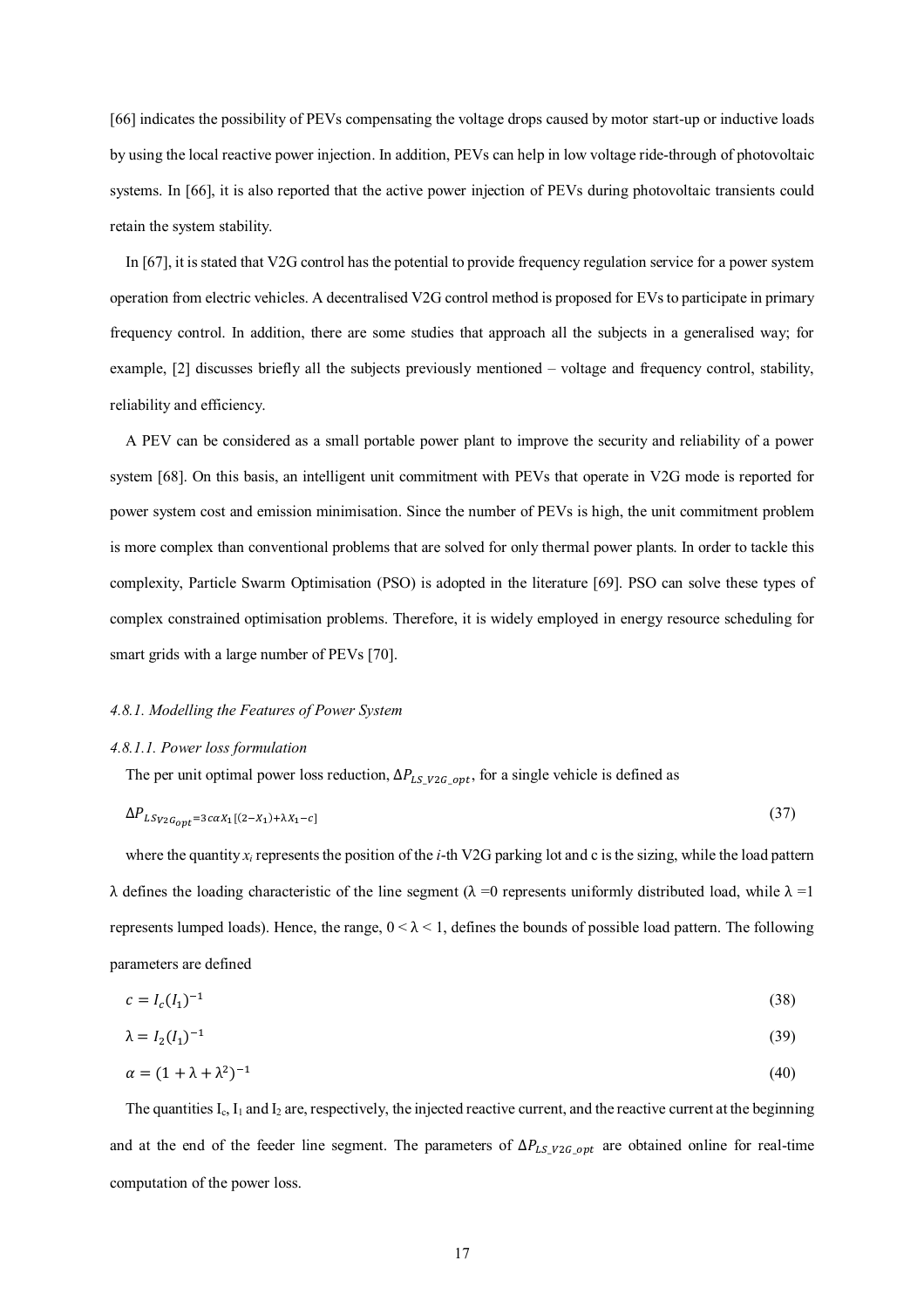#### *4.8.1.2. Energy loss formulation*

The per unit optimal energy loss reduction,  $\Delta EL_{opt\_V2G}$ , in a three-phase distribution line segment is defined as  $(for n=1)$ 

$$
\Delta EL_{opt\_V2G} = \frac{3ac}{1-\lambda} \Big[ F_{LD} - c + \frac{c^2}{4F_{LD}} \Big] T \tag{41}
$$

$$
F_{LD} = \frac{Q}{s},\tag{42}
$$

where T is the total period of supply.

#### *4.8.1.3. Voltage stability formulation*

The computational equation can be formulated as below:

$$
VSI_m = (2\frac{V_m}{V_k}\cos(\delta_k - \delta_m) - 1)^2
$$
\n(43)

where VSI<sub>m</sub> is the voltage stability for node m. V<sub>m</sub> and V<sub>k</sub> are node voltage at m and k, respectively.  $\delta_m$  and  $\delta_k$ represent the voltage angle at node m and k, respectively.

The voltage stability margin (VSM) of such a feeder depicted in the figure presented in the paper is given by

$$
VSM_{k,m} = \prod_{i \in \Omega} VSI \tag{44}
$$

where VSI is the voltage stability complex and  $\Omega$  is a set of branches constituting the entire length of the feeder.

A feeder with the lowest value of VSM is considered the weakest feeder. This can be defined as

$$
VSM_{sys} = \min(VSM_1, VSM_2, \dots, VSM_j) \tag{45}
$$

where j is the number of feeders in the system. The system VSM<sub>sys</sub> is an indicator of the nearness of the system to voltage collapse.

## **5. Conclusion**

This paper addressed the topic of PEV management and V2G capability. An example of a PEV management model was presented, showing the multiple perspectives of this management. The electricity markets were also explored, starting with a brief analysis. It can be noted that in the base market the PEV does not play a role, while other markets (for example, spinning reserves and ancillary services) will be the main focus of this kind of service. Renewable energy sources were then considered, namely, wind and photovoltaic energy, deterministic and stochastic models and also time horizon (long-term and short-term). Almost every study uses short-term, followed by a separation of day-ahead and real-time modelling. The uncertain variables present in the models are those where the models differ the most; it is common to consider SOC, number of vehicles, price and time, and less common to consider SOE and driving patterns. To deal with these uncertain variables there are stochastic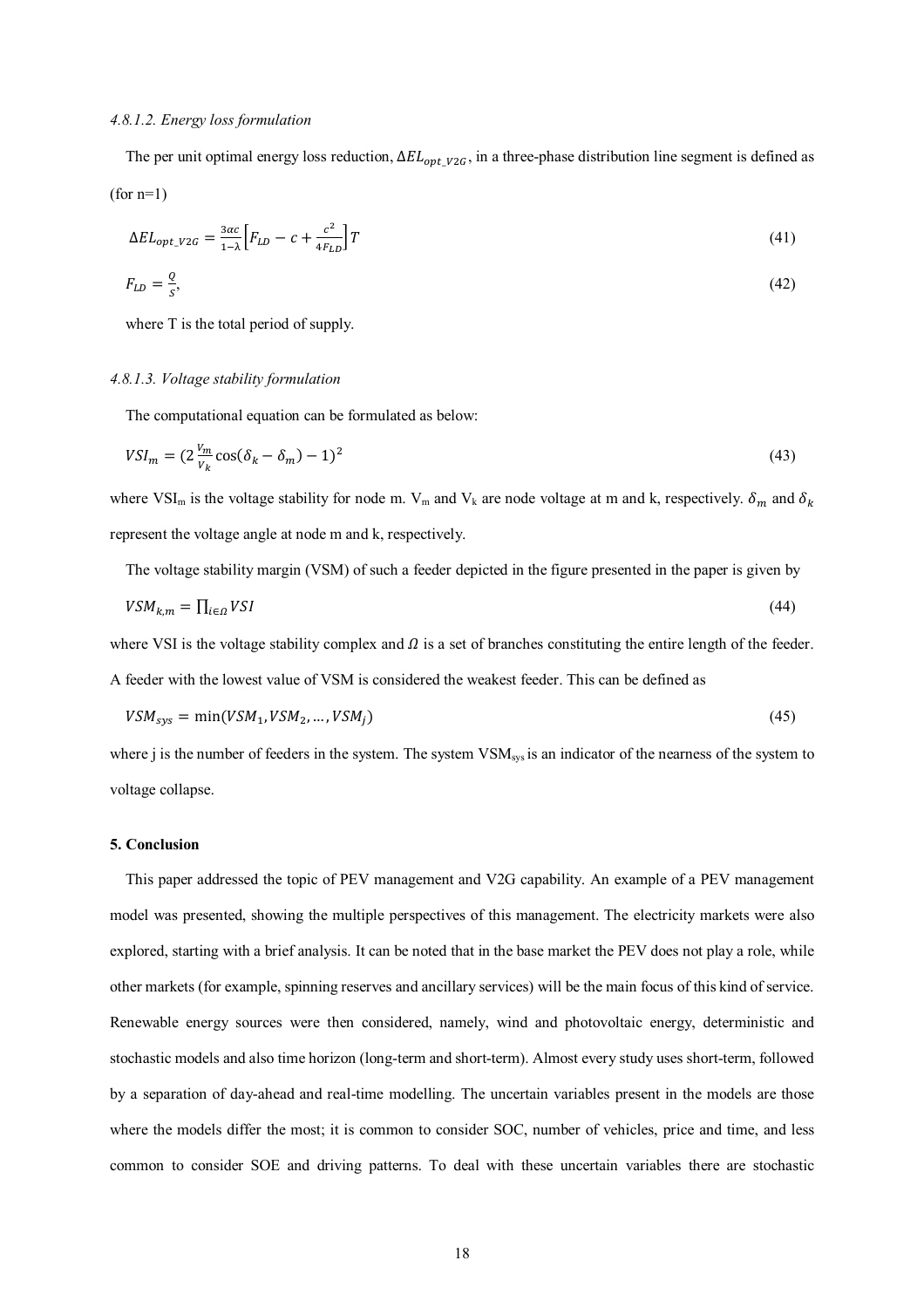techniques that can be used, such as deterministic methods, probabilistic distributions and others. As regards costs and constraints, there are some differences regarding, for example, infrastructure costs, V2G inverters, battery, charging and discharging rates, maximum and minimum storage. In terms of the grid, some studies take this into consideration due to concerns regarding overloading the grid at peak hours, but only a few do so. Finally, the features of the power system are normally taken into consideration; these are stability, reliability, efficiency, voltage and frequency control. The multiple studies were analysed in the present paper to provide important knowledge for further developments in this area.

# **Nomenclature**

# **Abbreviations**

| DoD         | Depth of Discharge              |
|-------------|---------------------------------|
| DR.         | Demand Response                 |
| EV          | Electric Vehicle                |
| G2V         | Grid to Vehicle                 |
| <b>PEV</b>  | Plug-in Electric Vehicle        |
| <b>PHEV</b> | Plug-in Hybrid Electric Vehicle |
| <b>PSO</b>  | Particle Swarm Optimization     |
| SOC         | State-Of-Charge                 |
| V2G         | Vehicle to Grid                 |
| VSM         | Voltage Stability Margin        |

#### **Acknowledgements**

This work was supported by FEDER funds (European Union) through COMPETE and by Portuguese funds through FCT, under Projects FCOMP-01-0124-FEDER-020282 (PTDC/EEA-EEL/118519/2010) and UID/CEC/50021/2013. Also, the research leading to these results has received funding from the EU Seventh Framework Programme FP7/2007-2013 under grant agreement no. 309048.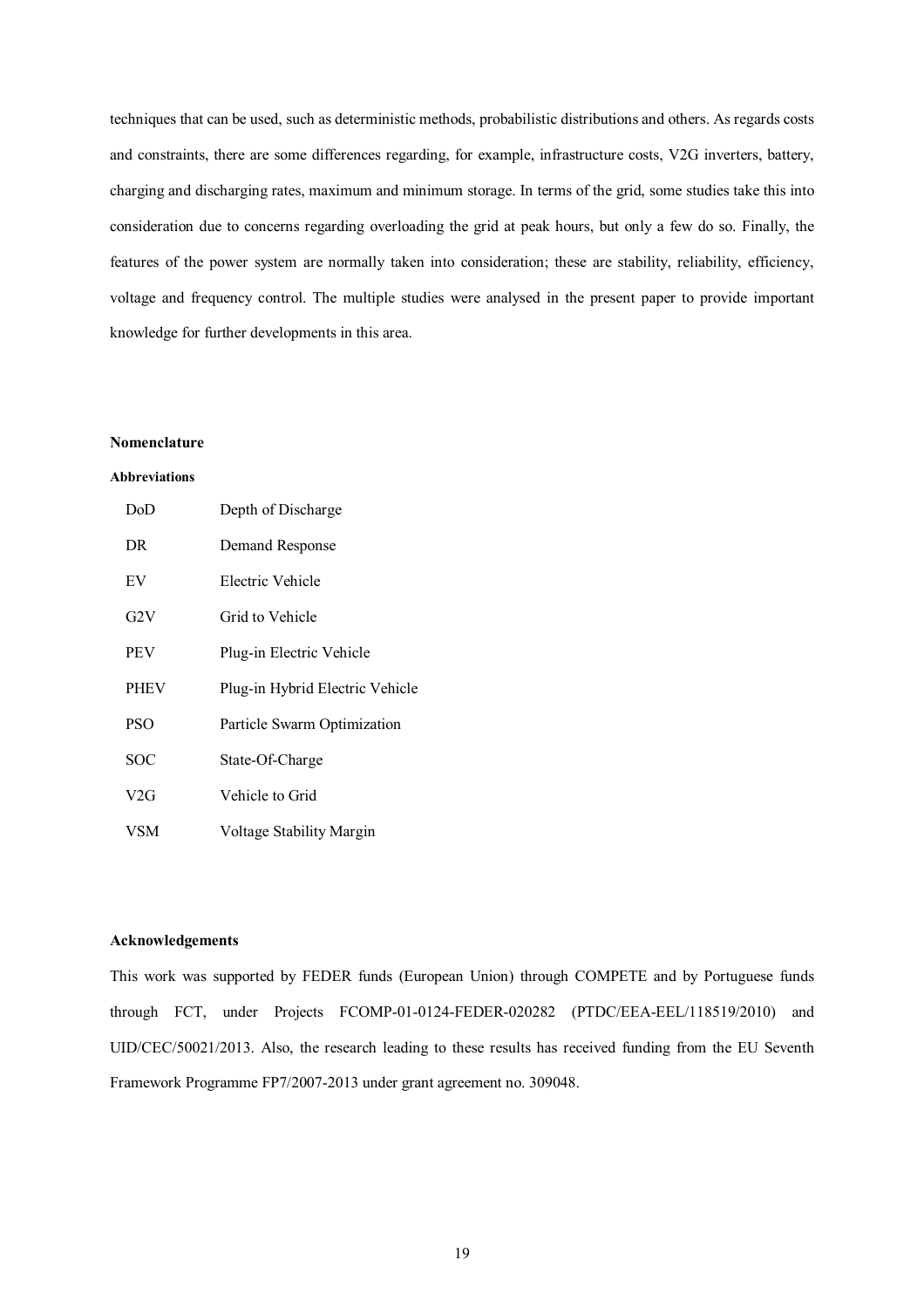## **References**

- [1] R. J. Bessa and M. A. Matos, "Economic and technical management of an aggregation agent for electric vehicles: a literature survey," *European Transactions on Electrical Power*, vol. 22, no. 3, pp. 334–350, April 2012.
- [2] M. Yilmaz and P. T. Krein, "Review of benefits and challenges of vehicle-to-grid technology," *2012 IEEE Energy Convers. Congr. Expo.*, pp. 3082–3089, Sep. 2012.
- [3] J. Song, V. Krishnamurthy, A. Kwasinski, and R. Molina, "Analysis of the energy storage operation of electrical vehicles with a photovoltaic roof using a Markov chain model," *2012 IEEE Veh. Power Propuls. Conf.*, pp. 820–825, Oct. 2012.
- [4] C. Dextreit, I. V Kolmanovsky, "Game Theory Controller for Hybrid Electric Vehicles," *IEEE Trans. Contr. Sys. Techn.*, vol. 22, no. 2, pp. 652–663, 2014.
- [5] M. Alizadeh, A. Scaglione, J. Davies, and K. S. Kurani, "A Scalable Stochastic Model for the Electricity Demand of Electric and Plug-In Hybrid Vehicles," *IEEE Trans. Smart Grid*, vol. 5, no. 2, pp. 848–860, Mar. 2014.
- [6] K. Qian, C. Zhou, M. Allan, and Y. Yuan, "Modeling of Load Demand Due to EV Battery Charging in Distribution Systems," *IEEE Trans. Power Syst.*, vol. 26, no. 2, pp. 802–810, May 2011.
- [7] L. Drude, L. C. Pereira Junior, and R. Ruther, "Photovoltaics (PV) and electric vehicle-to-grid (V2G) strategies for peak demand reduction in urban regions in Brazil in a smart grid environment," *Renew. Energy*, vol. 68, pp. 443–451, Aug. 2014.
- [8] D. Pelzer, D. Ciechanowicz, H. Aydt, and A. Knoll, "A price-responsive dispatching strategy for Vehicleto-Grid: An economic evaluation applied to the case of Singapore," *J. Power Sources*, vol. 256, pp. 345– 353, Jun. 2014.
- [9] N. O'Connell, Q. Wu, J. Østergaard, A. H. Nielsen, S. T. Cha, and Y. Ding, "Day-ahead tariffs for the alleviation of distribution grid congestion from electric vehicles," *Electr. Power Syst. Res.*, vol. 92, pp. 106–114, Nov. 2012.
- [10] A. Mohamed, V. Salehi, T. Ma, G. S. Member, and O. A. Mohammed, "Real-Time Energy Management Algorithm for Plug-In Hybrid Electric Vehicle Charging Parks Involving Sustainable Energy," *IEEE Trans. Sust. Energy*, vol. 5, no. 2, pp. 577–586, 2014.
- [11] S. G. Nurre, R. Bent, F. Pan, and T. C. Sharkey, "Managing operations of plug-in hybrid electric vehicle (PHEV) exchange stations for use with a smart grid," *Energy Policy*, vol. 67, pp. 364–377, Apr. 2014.
- [12] M. Ortega-Vazquez, F. Bouffard, and V. Silva, "Electric Vehicle Aggregator/System Operator Coordination for Charging Scheduling and Services Procurement," *IEEE Trans. Power Syst.*, vol. 28, no. 2, pp. 1806–1815, May 2013.
- [13] S. I. Vagropoulos, S. Member, A. G. Bakirtzis, and S. Member, "Optimal Bidding Strategy for Electric Vehicle Aggregators in Electricity Markets," *IEEE Trans. Power Systems*, vol. 28, no. 4, pp. 4031–4041, 2013.
- [14] C. Guenther, B. Schott, W. Hennings, P. Waldowski, and M. a. Danzer, "Model-based investigation of electric vehicle battery aging by means of vehicle-to-grid scenario simulations," *J. Power Sources*, vol. 239, pp. 604–610, Oct. 2013.
- [15] A. Napierala, E. Blasius, M. Nickusch, H.-J. Schönrath, J. Reich, D. Krüger, and R. Binnenbruck, "Investigation of Electric Vehicle Grid Support Capability," *Energy Procedia*, vol. 46, pp. 220–226, 2014.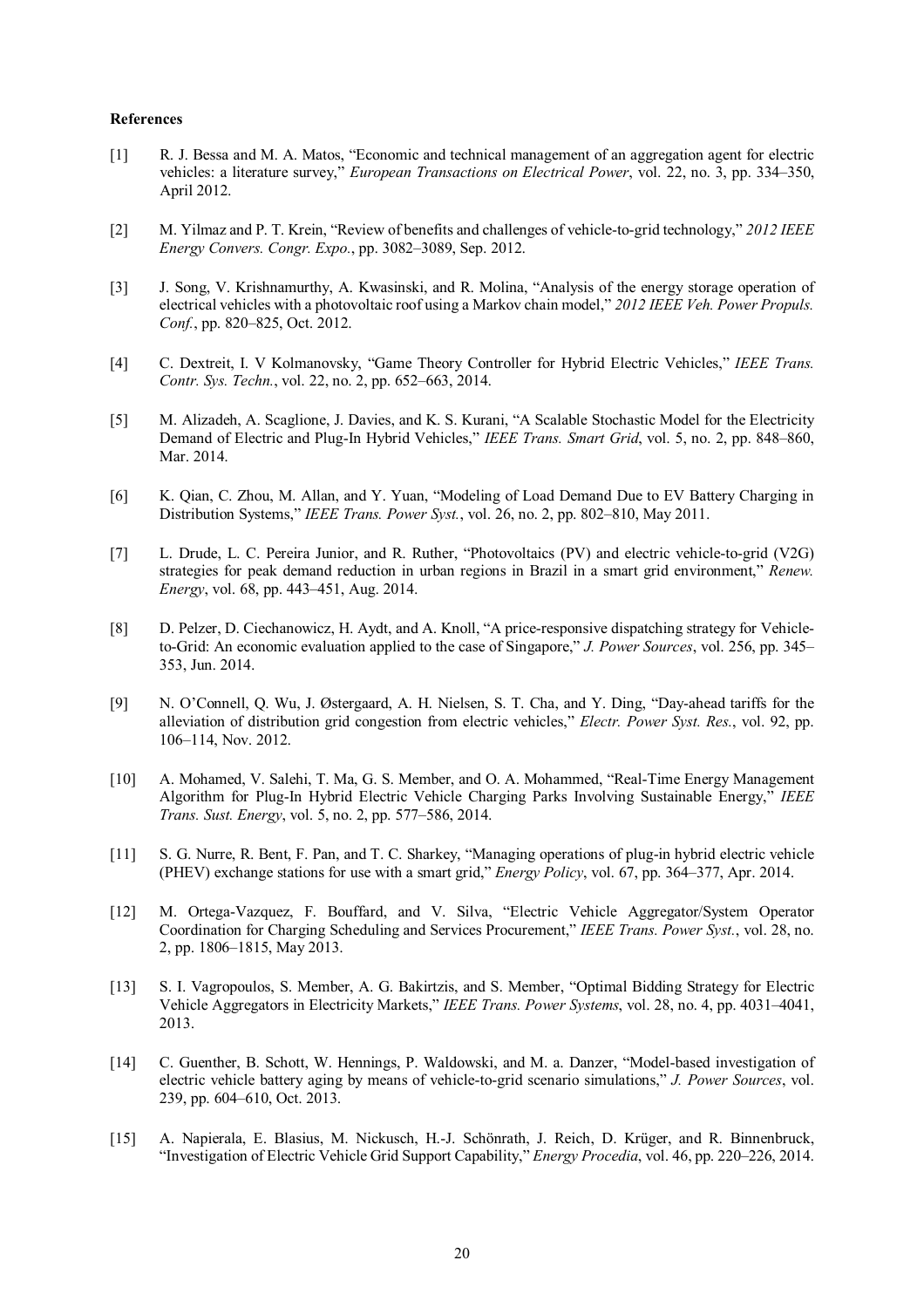- [16] E. B. Iversen, J. M. Morales, and H. Madsen, "Optimal charging of an electric vehicle using a Markov decision process," *Appl. Energy*, vol. 123, pp. 1–12, Jun. 2014.
- [17] H. Liu, S. Member, H. Ning, S. Member, Y. Zhang, Q. Xiong, and L. T. Yang, "Role-Dependent Privacy Preservation for Secure V2G Networks in the Smart Grid," IEEE Transactions on Information Forensics and Security, vol. 9, no. 2, pp. 208–220, 2014.
- [18] A. Ostadrahimi and A. Radan, "Utilization of interleaved converter to improve battery performance in electric and electrical hybrid vehicles," *5th Annu. Int. Power Electron. Drive Syst. Technol. Conf. (PEDSTC 2014)*, no. Pedstc, pp. 624–628, Feb. 2014.
- [19] F. Mwasilu, J. J. Justo, E.-K. Kim, T. D. Do, and J.-W. Jung, "Electric vehicles and smart grid interaction: A review on vehicle to grid and renewable energy sources integration," *Renew. Sustain. Energy Rev.*, vol. 34, pp. 501–516, Jun. 2014.
- [20] F. Soares, P. Barbeiro, C. Gouveia, and J. Lopes, "Impacts of plugin electric vehicles integration in distribution networks under different charging strategies," in Plug In Electric Vehicles in Smart Grids, ser. Power Systems, S. Rajakaruna, F. Shahnia, and A. Ghosh, Eds. Springer Singapore, 2015, pp. 89–137.
- [21] L. Gkatzikis, I. Koutsopoulos, and T. Salonidis, "The Role of Aggregators in Smart Grid Demand Response Markets," IEEE Journal on Selected Areas in Communications, vol. 31, no. 7, pp. 1247–1257, 2013.
- [22] U. C. Chukwu, S. Member, S. M. Mahajan, and S. Member, "V2G Electric Power Capacity Estimation and Ancillary Service Market Evaluation," IEEE Power and Energy Society General Meeting, pp. 1–8, 2011.
- [23] S. Stüdli, E. Crisostomi, R. Middleton, and R. Shorten, "Optimal real-time distributed V2G and G2V management of electric vehicles," *Int. J. Control*, vol. 87, no. 6, pp. 1153–1162, Jun. 2014.
- [24] S. S. Hosseini, A. Badri, and M. Parvania, "The plug-in electric vehicles for power system applications: The vehicle to grid (V2G) concept," *2012 IEEE Int. Energy Conf. Exhib.*, pp. 1101–1106, Sep. 2012.
- [25] E. Romero-Cadaval, F. Barrero-Gonzlez, E. Gonzlez-Romera, and M.-I. Milans-Montero, "Using plug-in electric vehicles to implement ancillary services in smart distribution grids," in Plug In Electric Vehicles in Smart Grids, ser. Power Systems, S. Rajakaruna, F. Shahnia, and A. Ghosh, Eds. Springer Singapore, 2015, pp. 309 – 349.
- [26] A. E. Kherameh, M. Aien, M. Rashidinejad, and M. Fotuhi-Firouzabad, "A particle swarm optimization approach for robust unit commitment with significant vehicle to grid penetration," *2014 Iran. Conf. Intell. Syst.*, pp. 1–6, Feb. 2014.
- [27] D. B. Richardson, "Encouraging vehicle-to-grid (V2G) participation through premium tariff rates," *J. Power Sources*, vol. 243, pp. 219–224, Dec. 2013.
- [28] R. Loisel, G. Pasaoglu, and C. Thiel, "Large-scale deployment of electric vehicles in Germany by 2030: An analysis of grid-to-vehicle and vehicle-to-grid concepts," *Energy Policy*, vol. 65, pp. 432–443, Feb. 2014.
- [29] D. Wang, S. Parkinson, W. Miao, H. Jia, C. Crawford, and N. Djilali, "Hierarchical market integration of responsive loads as spinning reserve," *Appl. Energy*, vol. 104, pp. 229–238, Apr. 2013.
- [30] M. Shafie-khah, M. Parsa Moghaddam, M.K. Sheikh-El-Eslami, and M. Rahmani-Andebili, "Modeling of Interactions between Market Regulations and Behavior of Plug-in Electric Vehicle Aggregators in a Virtual Power Market Environment," Energy, vol. 40, pp. 139-150, 2012.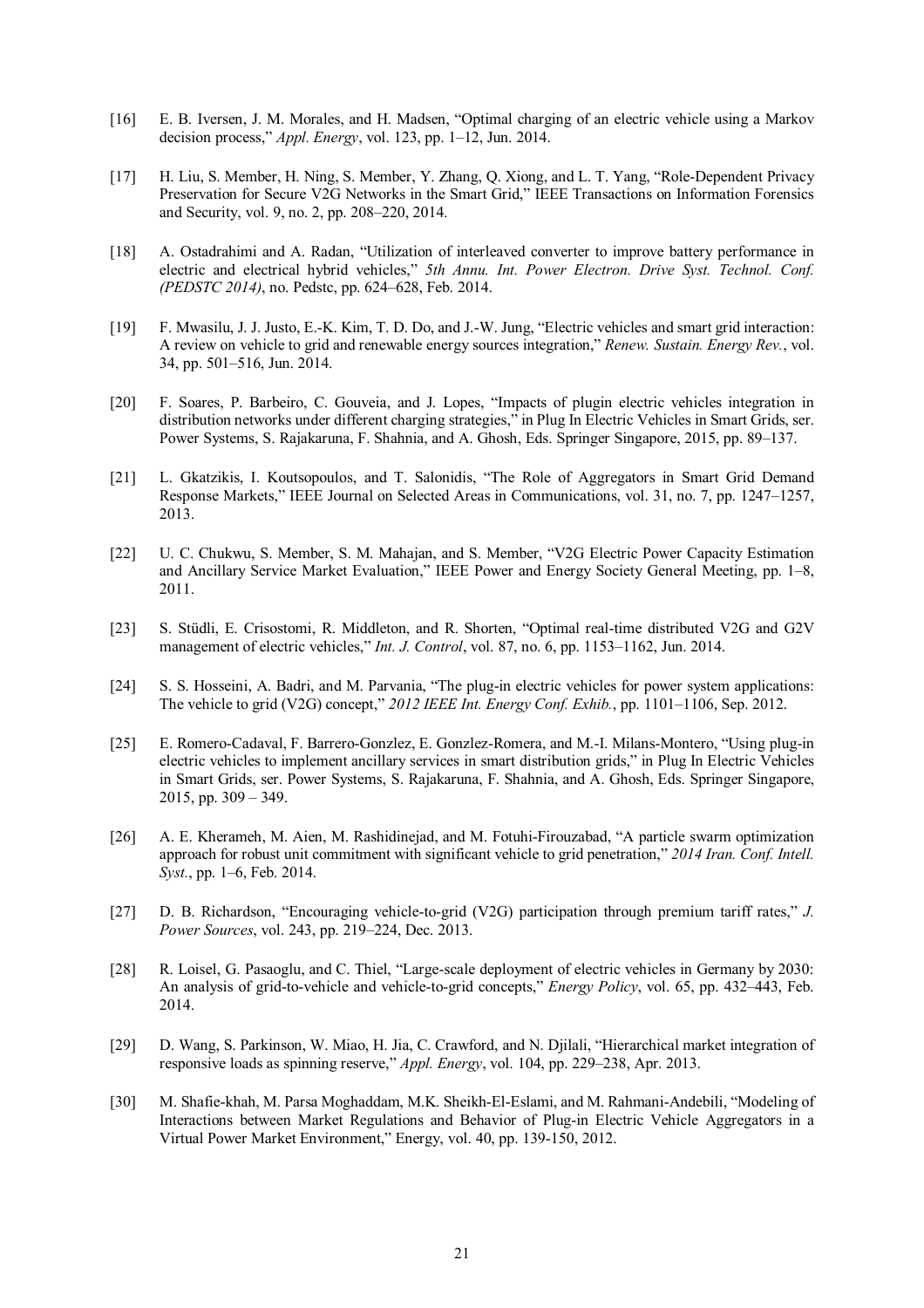- [31] P. Faria, Z. Vale, J. Soares, H. Khodr, and B. Canizes, "ANN based Day-Ahead Ancillary Services Forecast for Electricity Market Simulation," *2010 15th IEEE Mediterranean Electrotechnical Conference*, pp. 1159–1164, 2010.
- [32] S. Li, M. Brocanelli, W. Zhang, and X. Wang, "Integrated Power Management of Data Centers and Electric Vehicles for Energy and Regulation Market Participation," IEEE Transactions on Smart Grid, vol. 5, no. 5, pp. 2283-2294, 2014.
- [33] M.Y. Damavandi, M.P. Moghaddam, M. Haghifam, M. Shafie-khah, and J.P.S. Catalão, "Modeling Operational Behavior of Plug-in Electric Vehicles' Parking Lot in Multi-Energy Systems," IEEE Transactions on Smart Grid, 2015, doi: 10.1109/TSG.2015.2404892.
- [34] D. B. Richardson, "Electric vehicles and the electric grid: A review of modeling approaches, Impacts, and renewable energy integration," *Renew. Sustain. Energy Rev.*, vol. 19, pp. 247–254, Mar. 2013.
- [35] N. Masuch, J. Keiser, and L. Marco, "Wind Power-Aware Vehicle-to-Grid Algorithms for sustainable EV Energy Management Systems," IEEE International on Electric Vehicle Conference (IEVC), 4-8 March 2012.
- [36] B. Bak-Jensen, "Optimal Operation of Plug-In Electric Vehicles in Power Systems With High Wind Power Penetrations," *IEEE Trans. Sustain. Energy*, vol. 4, no. 3, pp. 577–585, Jul. 2013.
- [37] H. Huang, B. Zhang, and D. Yu, "CO2 emission reductions influenced by PEV-wind synergistic dispatching," *2011 4th Int. Conf. Electr. Util. Deregul. Restruct. Power Technol.*, no. 3, pp. 1295–1300, Jul. 2011.
- [38] C. Pang and V. Aravinthan, "Electric vehicles as configurable distributed energy storage in the smart grid," *2014 Clemson Univ. Power Syst. Conf.*, pp. 1–5, Mar. 2014.
- [39] J. Schmidt and V. Schmid E., "Land uses changes, green house emissions, and fossil fuel substitution of biofuels compared to bioelectricity production for eletric cars in Austria," *Biomass Bioenergy*, vol. 35, no. 40, pp. 60–74, 2011.
- [40] D. Richardson, "A comparison of biomass energy sources and fuel pathways for vehicles: an Ontario, Canada case study," *Energy Sources Part A*, p. 16.
- [41] D. Dallinger, J. Link, and M. Büttner, "Smart Grid Agent: Plug-in Electric Vehicle," IEEE Transactions on Sustainable Energy, vol. 5, no. 3, pp. 710–717, 2014.
- [42] B. Kim and S. Member, "Smart Charging Architecture for between a Plug-in Electrical Vehicle ( PEV ) and a Smart Home," International Conference on Connected Vehicles and Expo (ICCVE), pp. 306–307, 2013.
- [43] M. Shafie-khah, and J.P.S. Catalão, "A Stochastic Multi-Layer Agent-Based Model to Study Electricity Market Participants Behavior," IEEE Transactions on Power Systems, vol. 30, pp. 867-881, March 2015.
- [44] F. Hausler, E. Crisostomi, A. Schlote, I. Radusch, and R. Shorten, "Stochastic Park-and-Charge Balancing for Fully Electric and Plug-in Hybrid Vehicles," IEEE Transactions on Intelligent Transportation Systems, vol. 15, no. 2, pp. 895–901, 2014.
- [45] Z. Darabi and M. Ferdowsi, "An Event-Based Simulation Framework to Examine the Response of Power Grid to the Charging Demand of Plug-In Hybrid Electric Vehicles," *IEEE Trans. Ind. Informatics*, vol. 10, no. 1, pp. 313–322, Feb. 2014.
- [46] N. Neyestani, M.Y. Damavandi, M. Shafie-khah, J.P.S. Catalão, and J. Contreras, "Allocation of Plug-In Vehicles' Parking Lots in Distribution Systems considering Network-Constrained Objectives," IEEE Transactions on Power Systems, 2014, doi: 10.1109/TPWRS.2014.2359919.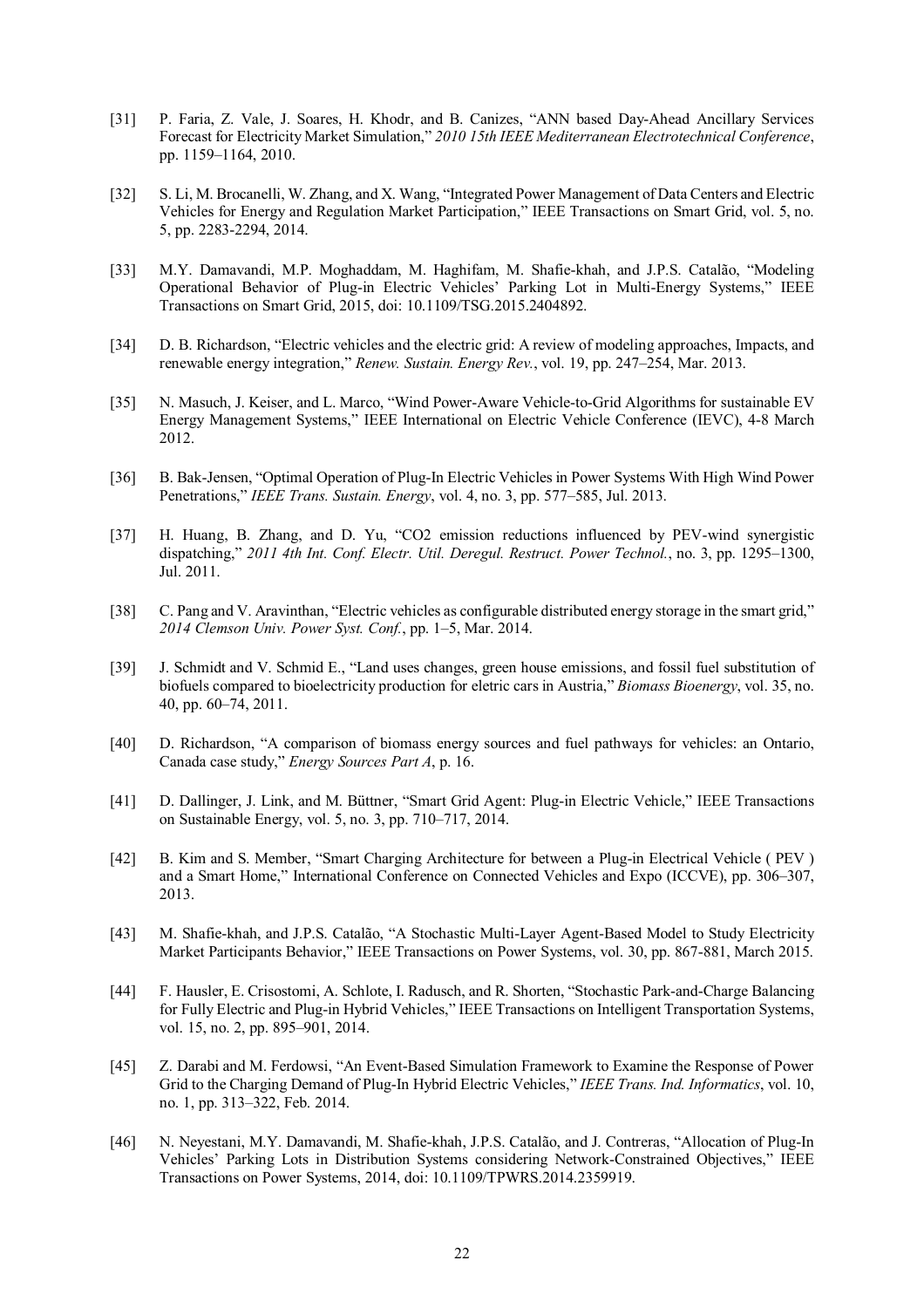- [47] Y. Weifeng, Z. Junhua, and W. Fushuan, "A charging and discharging dispatching strategy for electric vehicles based on bi-level optimization.," *Autom. Eletr. Power Syst*, vol. 36, pp. 30–37, 2012.
- [48] A. T. Al-awami and E. Sortomme, "Coordinating Vehicle-to-Grid Services With Energy Trading," IEEE Transactions on Smart Grid, vol. 3, no. 1, pp. 453–462, 2012.
- [49] A. Soroudi and A. Keane, "Risk averse energy hub management considering plug-in electric vehicles using information gap decision theory," in Plug In Electric Vehicles in Smart Grids, ser. Power Systems, S. Rajakaruna, F. Shahnia, and A. Ghosh, Eds. Springer Singapore, 2015, pp. 107–127.
- [50] E.B. Iversen, J.M. Morales, and H. Madsen, "Optimal charging of an electric vehicle using a Markov decision process," Applied Energy, vol. 123, pp. 1-12, 2014.
- [51] G. Hill, P.T. Blythe, and C. Higgins, "Deviations in Markov chain modeled electric vehicle charging patterns from real world data," Conference on Intelligent Transportation Systems (ITSC), 15th International IEEE , pp. 1072-1077, Sept. 2012.
- [52] J. Druitt and W.-G. Früh, "Simulation of demand management and grid balancing with electric vehicles," *J. Power Sources*, vol. 216, pp. 104–116, Oct. 2012.
- [53] T. Sousa, H. Morais, J. Soares, and Z. Vale, "Day-ahead resource scheduling in smart grids considering Vehicle-to-Grid and network constraints," *Appl. Energy*, vol. 96, pp. 183–193, Aug. 2012.
- [54] R. Das, K. Thirugnanam, S. Member, P. Kumar, and R. Lavudiya, "Mathematical Modeling for Economic Evaluation of Electric Vehicle to Smart Grid Interaction," IEEE Transactions on Smart Grid, vol. 5, no. 2, pp. 712–721, 2014.
- [55] U. C. Chukwu, S. Member, S. M. Mahajan, and S. Member, "Real-Time Management of Power Systems With V2G Facility for Smart-Grid Applications," IEEE Transactions on Sustainable Energy, vol. 5, no. 2, pp. 558–566, 2014.
- [56] S. Sun, S. Member, M. Dong, S. Member, and B. Liang, "Real-Time Welfare-Maximizing Regulation Allocation in Dynamic Aggregator-EVs System," IEEE Transactions on Smart Grid, vol. 5, no. 3, pp. 1397–1409, 2014.
- [57] H. Morais, T. Sousa, Z. Vale, and P. Faria, "Evaluation of the electric vehicle impact in the power demand curve in a smart grid environment," *Energy Convers. Manag.*, vol. 82, pp. 268–282, Jun. 2014.
- [58] H. Khayyam, J. Abawajy, B. Javadi, A. Goscinski, A. Stojcevski, and A. Bab-Hadiashar, "Intelligent battery energy management and control for vehicle-to-grid via cloud computing network," *Appl. Energy*, vol. 111, pp. 971–981, Nov. 2013.
- [59] I. Momber and T. Gomez, "The effect of mobility forecasts for stochastic charge scheduling of aggregated PEV," *IEEE PES ISGT Eur. 2013*, pp. 1–5, Oct. 2013.
- [60] M. R. Sarker, H. Pandzic, and M.A. Ortega-Vazquez, "Electric Vehicle Battery Swapping Station : Business Case and Optimization Model," International Conference on Connected Vehicles and Expo (ICCVE), pp. 289–294, 2013.
- [61] G. Celli, E. Ghiani, F. Pilo, G. Pisano, and G. G. Soma, "Particle Swarm Optimization for minimizing the burden of electric vehicles in active distribution networks," *2012 IEEE Power Energy Soc. Gen. Meet.*, pp. 1–7, Jul. 2012.
- [62] D. Q. Oliveira, a. C. Zambroni de Souza, and L. F. N. Delboni, "Optimal plug-in hybrid electric vehicles recharge in distribution power systems," *Electr. Power Syst. Res.*, vol. 98, pp. 77–85, May 2013.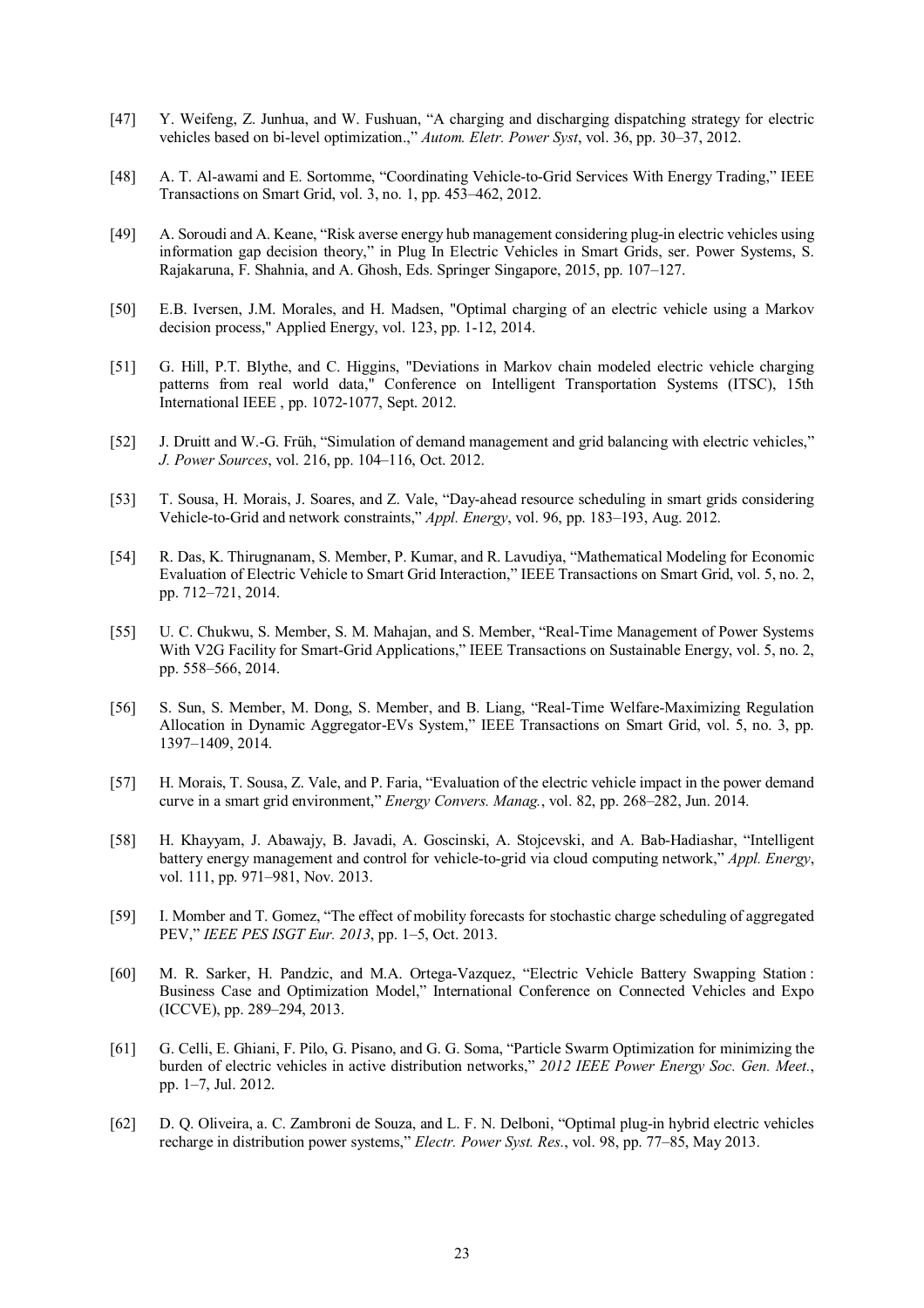- [63] M. Brenna, F. Foiadelli, and M. Longo, "The Exploitation of Vehicle-to-Grid Function for Power Quality Improvement in a Smart Grid," *IEEE Trans. Intell. Transp. Syst.*, pp. 1–9, 2014.
- [64] Chen Jiang; R. Torquato, D. Salles, and Xu Wilsun, "Method to Assess the Power-Quality Impact of Plugin Electric Vehicles," IEEE Transactions on Power Delivery, vol. 29, no. 2, pp. 958-965, 2014.
- [65] M.K. Gray, and W.G. Morsi, "Power Quality Assessment in Distribution Systems Embedded With Plug-In Hybrid and Battery Electric Vehicles," IEEE Transactions on Power Systems, vol.30, no.2, pp. 663- 671, March 2015.
- [66] M. Falahi, Hung-Ming Chou, M. Ehsani, Le Xie, and K.L. Butler-Purry, "Potential Power Quality Benefits of Electric Vehicles," IEEE Transactions on Sustainable Energy, vol. 4, no. 4, pp. 1016-1023, Oct. 2013.
- [67] H. Liu, Z. Hu, Y. Song, and J. Lin, "Decentralized Vehicle-to-Grid Control for Primary," IEEE Transactions on Power Systems, vol. 28, no. 3, pp. 3480–3489, 2013.
- [68] M. Shafie-khah, M.P. Moghaddam, M.K. Sheikh-El-Eslami, and J.P.S. Catalão, "Optimised performance of a plug-in electric vehicle aggregator in energy and reserve markets," Energy Conversion and Management, vol. 97, pp. 393-408, 2015.
- [69] A.Y. Saber, and G. K. Venayagamoorthy, "Intelligent unit commitment with vehicle-to-grid —A costemission optimization," Journal of Power Sources, Vol. 195, no. 3, pp. 898-911, 2010.
- [70] J. Soares, H. Morais, T. Sousa, Z. Vale, and P. Faria, "Day-Ahead Resource Scheduling Including Demand Response for Electric Vehicles," IEEE Transactions on Smart Grid, vol. 4, no.1, pp. 596-605, 2013.